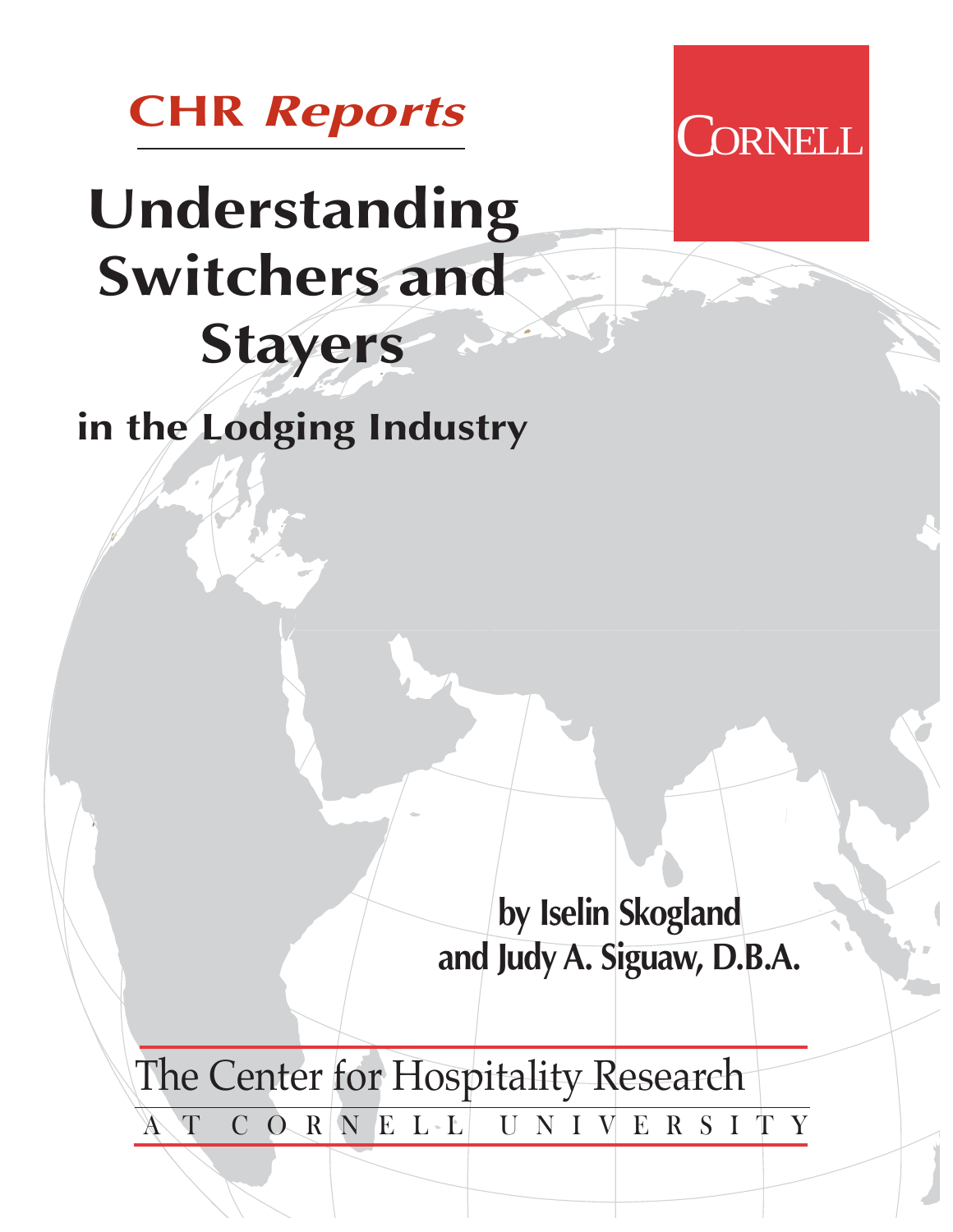# **Thank you** to our generous corporate supporters!

# **Partners and Sponsors**



AIG









**AIG Global Real Estate Investment**

**Bartech Systems International**

**Cendant Corporation**

**Cornell Hotel Society Foundation**

**Four Seasons Hotels and Resorts**

**Marsh's Hospitality Practice**

**Willowbend Golf Management**

**Wyndham International**

# **Friends**

**ARAMARK DK Shifflet & Associates ehotelier.com Gazelle Systems, Inc. Global Hospitality Resources, Inc. Hospitality Initiatives India, Pvt., Ltd.**



# **hospitalitynet.org Hotel Asia Pacific Hotel China Hotel Interactive, Inc. Hotel Resource**

**Lodging Magazine**

**National Hotel Executive Magazine**

**Lodging Hospitality**

**Resort+Recreation**

**RestaurantEdge.com**

**Shibata Publishing Co. Ltd.**

**Smith Travel Research The Hospitality Research Group of PKF Consulting**

**The Lodging Conference**

**TravelCLICK**

**WiredHotelier.com**

**The Center for Hospitality Research** AT CORNELL UNIVERSITY

*School of Hotel Administration Cornell University Ithaca, NY 14853*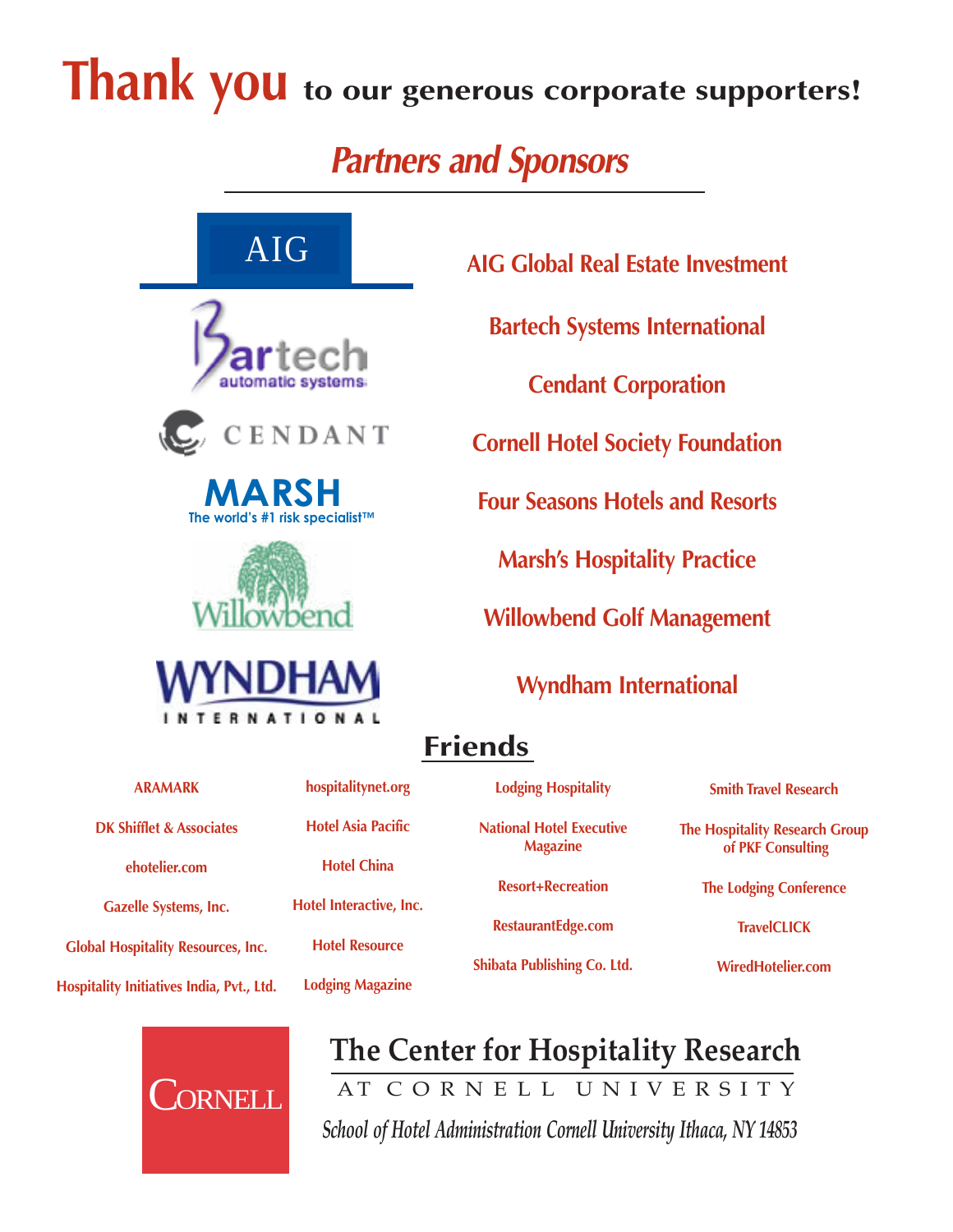## **Executive Summary**

## **Understanding Switchers and Stayers in the Lodging Industry**

**by Iselin Skogland and Judy A. Siguaw, D.B.A.**

SERVICE COMPANIES WORLDWIDE spend billions every year on customer-loyalty programs and other preferred-guest programs aimed at getting their guests to continue their patronage, although it's clear that many customers defect to competitors. One way to improve customer retention is to analyze guests' behavior according to four distinct guest segments, which are based on their staying or switching behavior. The four groups are satisfied switchers, dissatisfied stayers, satisfied stayers, and dissatisfied switchers.

Two groups, satisfied stayers and dissatisfied switchers, generally behave as one might expect—either staying or defecting based on their level of satisfaction. The other two groups, satisfied switchers and dissatisfied stayers, do not conform to expectations. Most confounding are satisfied switchers, who report being satisfied but then choose alternative hotels, rather than routinely choosing the hotel with which they have expressed high levels of satisfaction. Thus, although marketers have long advanced the presence of guest satisfaction as instrumental in ensuring repeat business, satisfaction does not appear to drive repeat purchases for all consumers, as previously had been assumed.

Also intriguing, dissatisfied stayers are unwilling or unable to exert the effort to

identify and use alternative hotels, even though they are unhappy with the elements of the hotel at which they stay.

Looking at demographic differences, older guests and women selected the hotel for familiarity and self-image needs. Older guests were more likely to be satisfied stayers, while younger respondents were more inclined to be satisfied switchers. Hence, while the respondents in this study reported equivalent levels of satisfaction with the hotel regardless of age, they demonstrated different switching behavior. Respondents' educational level did not affect satisfaction or loyalty, but purpose of travel differentiated the respondents. Business travelers were the least satisfied, least loyal, and least involved of the guest segments. Additionally, business travelers were more likely to be dissatisfied switchers than other types of travelers.

Hotel managers can use this information to better define those groups in which they want to develop strategic investments and from which they are most likely to obtain the greatest long-term value. The findings suggest that hotel companies should reexamine the target markets for their customer-retention programs to aim at customers groups that are most likely to respond to those programs.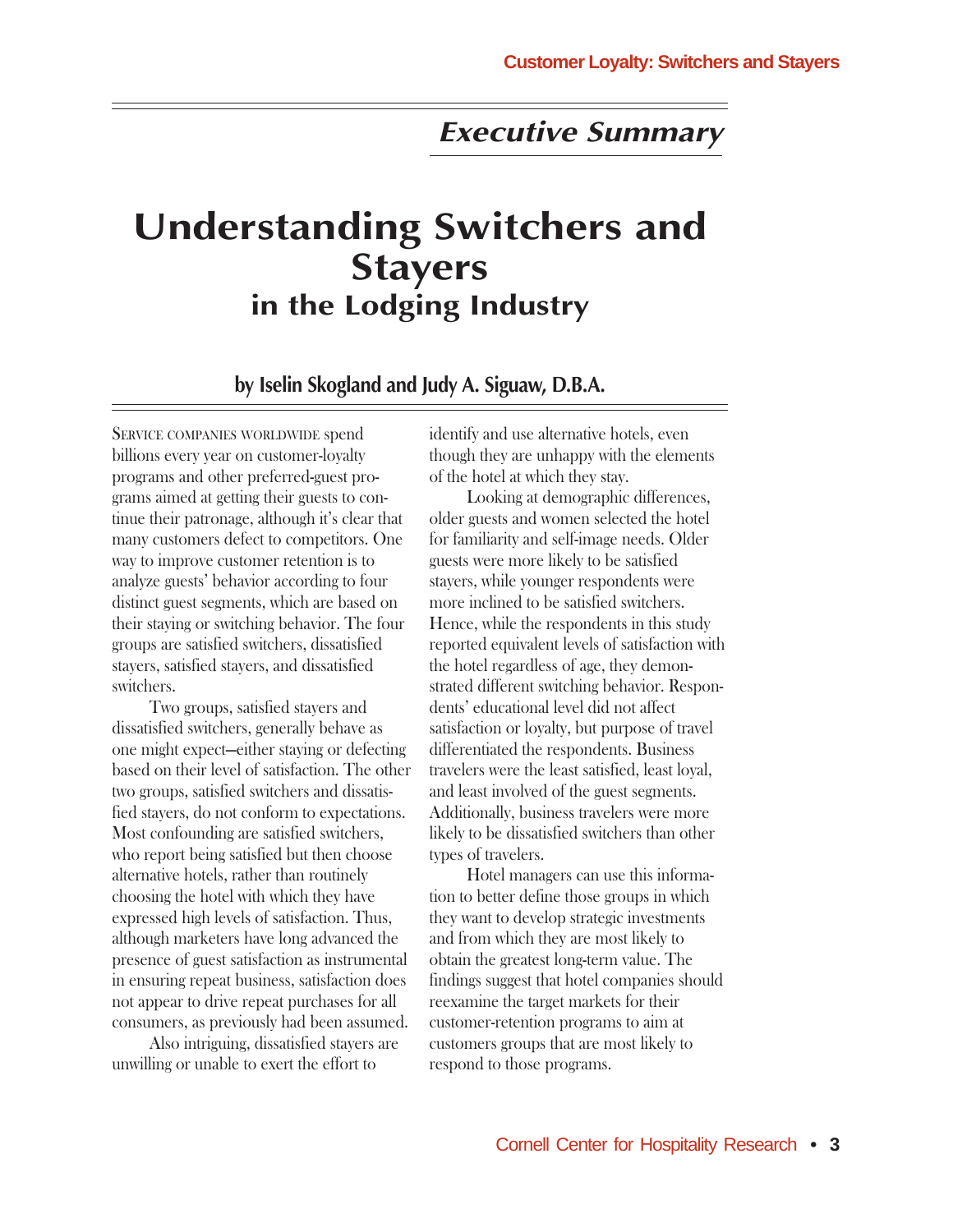## **CHR Reports: Understanding Switchers and Stayers in the Lodging Industry**

is produced for the benefit of the hospitality industry by The Center for Hospitality Research at Cornell University

> Gary M. Thompson, Executive Director Glenn Withiam, Director of Publication Services

## **Advisory Board**

**Roger Cline,** Chairman and CEO, Roundhill Hospitality **Richard Cotter,** EVP, Hotel and F&B Operations, Wynn Resorts **Bjorn Hanson,** Ph.D., Global Hospitality Industry Managing Partner, PricewaterhouseCoopers **Jo-Anne Kruse,** SVP, Human Resources, Cendant International **Craig Lambert,** President, Fieldstone Group **Mark V. Lomanno,** President, Smith Travel Research **Gordon S. Potter,** Ph.D., Associate Professor, Cornell University **Janice L. Schnabel,** Senior Vice President, Marsh's Hospitality Practice **David A. Sherf,** SVP, Real Estate and Investment Analysis, Hilton Hotels Corporation **Judy A. Siguaw,** Ph.D., J. Thomas Clark Professor of Entrepreneurship and Personal Enterprise, Cornell University **Barbara Talbott,** EVP Marketing, Four Seasons Hotels and Resorts **R. Mark Woodworth,** Executive Managing Director, The Hospitality Research Group **Peter Yesawich,** Ph.D., President and CEO, Yesawich, Pepperdine, Brown & Russell

> **Understanding Switchers and Stayers in the Lodging Industry is CHR Reports, Vol. 4, No. 1 (January 2004)**

> > **Single copy price US\$50.00 Copyright © 2004 by Cornell University**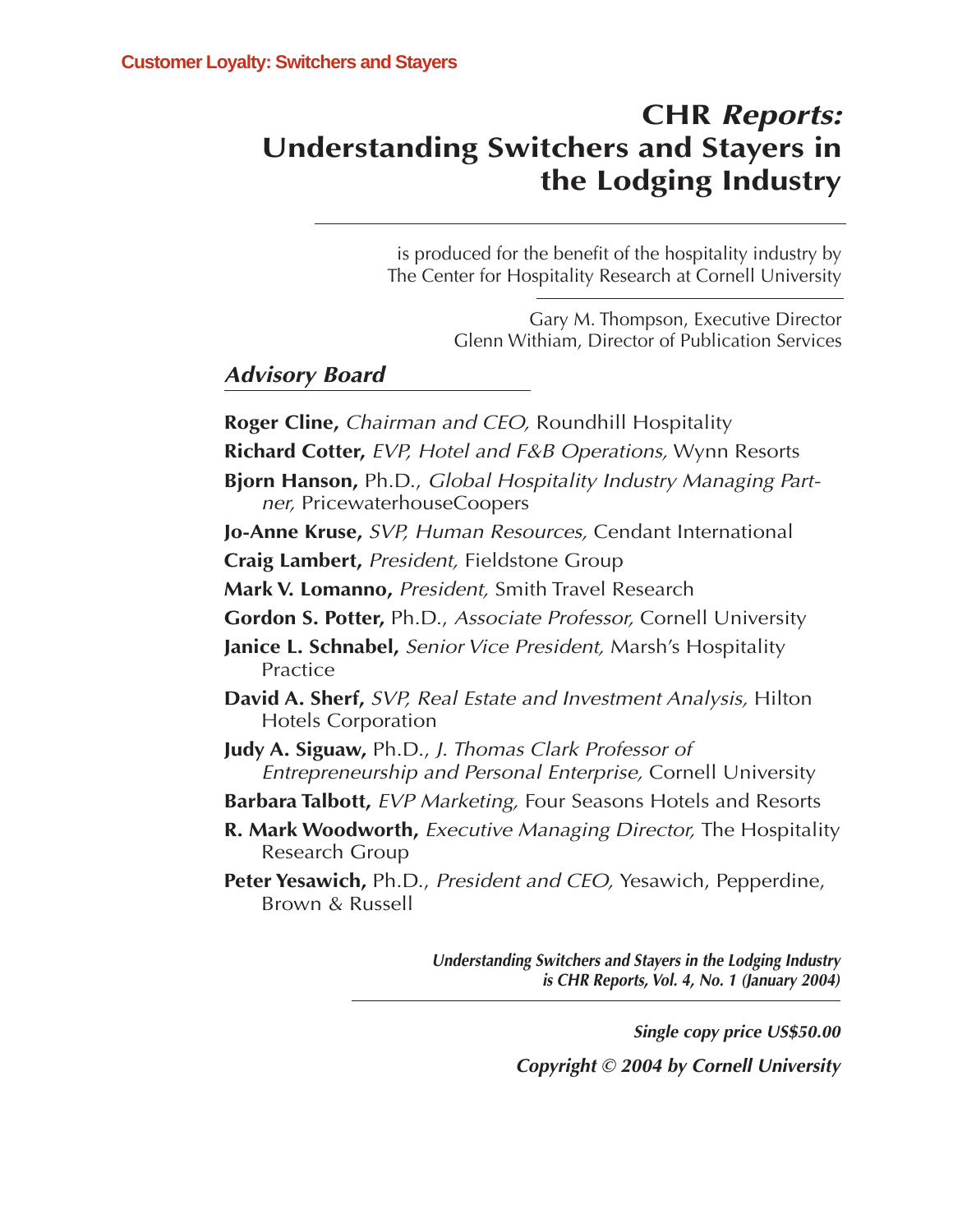## **Understanding Switchers and Stayers in the Lodging Industry**

**by Iselin Skogland and Judy A. Siguaw, D.B.A.**

CORPORATIONS IN THE UNITED STATES are rightly concerned about their customers' fickle behavior, because those companies routinely lose half their customers over a span of five years—resulting in a 25- to 50 percent reduction in corporate performance.<sup>1</sup> With such attrition, corporate efforts to retain customers are important. Evidence indicates that repeat customers become less costly to serve (because of learning effects and reduced service costs), while they simultaneously purchase more, pay higher prices, and willingly offer word-ofmouth recommendations to others.2 To capture the benefits of loyal customers, hospitality firms have invested millions of dollars in their customer-retention programs. For instance, Marriott spent \$54 million in

1996 on its Honored Guest program, and Hyatt invested \$25 million in its loyalty program that year.3 Nevertheless, hospitality firms are scrutinizing customer-loyalty programs to determine whether they are doing what they were intended to do: namely, increase customers' repeat purchases and improve profits.

Research on customer loyalty has focused primarily on customer satisfaction. However, findings on the link between repeat-purchase behavior and satisfaction have been equivocal. A number of studies have reported significant links, while others have noted that satisfaction explains little in regard to repeat purchase.4 Consequently, practitioners and researchers have reached the following two conclusions, as expressed

<sup>1</sup> Jaishankar Ganesh, Mark J. Arnold, and Kristy E. Reynolds, "Understanding the Customer Base of Service Providers: An Examination of the Differences Between Switchers and Stayers," Journal of Marketing, Vol. 64, July 2000, pp. 65–87; and Frederick Reichheld and Thomas Teal, The Loyalty Effect (Boston: Harvard Business School Press, 1996).

<sup>2</sup> For example, see: Ibid.; Susan Keaveney, "Customer Switching Behavior in Service Industries: An Exploratory Study," Journal of Marketing, Vol. 59, April 1995, pp. 71–82; Louise O'Brien and Charles Jones, "Do Rewards Really Create Loyalty?," Harvard Business Review, Vol. 73, May–June 1995, pp. 75–83; and Frederick Reichheld and David W. Kenny, "The Hidden Advantages of Customer Retention," Journal of Retail Banking, Vol. 4, Winter 1990, pp. 19–23.

<sup>3</sup> Stephanie Seacord, "Who's Been Sleeping in Our Beds?," American Demographics, Vol. 58, March–April 1996, pp. 58–65.

<sup>4</sup> See, for example: Ruth N. Bolton, "A Dynamic Model of the Duration of the Customer's Relationship with a Continuous Service Provider: The Role of Satisfaction," Marketing Science, Vol. 17, No. 1 (1998), pp. 45–65; Joseph J. Cronin, Jr., and Steven A. Taylor, "Measuring Service Quality: A Reexamination and Extension," Journal of Marketing, Vol. 56, July 1992, pp. 55–68; Priscilla A. LaBarbera and David Mazursky, "A Longitudinal Assessment of Consumer Satisfaction/Dissatisfaction: The Dynamic Aspect of the Cognitive Process," Journal of Marketing Research, Vol. 20, November 1983, pp. 393–404; and Rajan Sambandam and Kenneth R. Lord, "Switching Behavior in Automobile Markets: A Consideration Sets Model," Journal of the Academy of Marketing Science, Vol. 23, Winter 1995, pp. 57–65.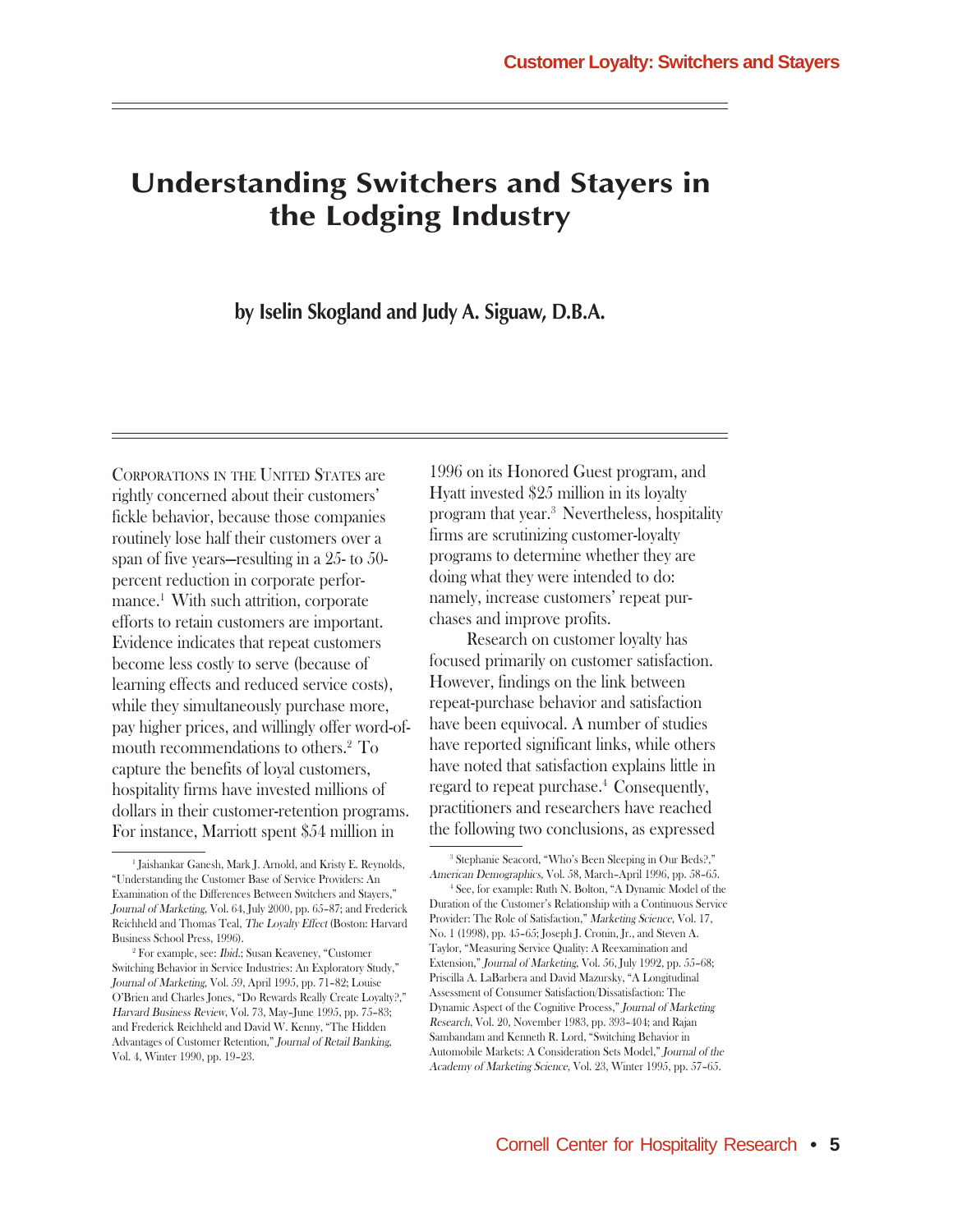by Ganesh *et al.*: "(1) Not all customers should be targeted with retention and loyalty efforts, and (2) Some of the most satisfied (2) and loyal customers might still switch [to a competitor] for reasons beyond the control of the firm and at times even beyond the control of the customer."5 While the explicit recognition of these principles is a step in the right direction, much work remains so that these ideas can provide greater utility to marketers. Specifically, marketers must be able to differentiate customer groups on the

**Differentiating consumers by satisfaction and loyalty behavior yields four groups, including "satisfied switchers," who go somewhere else even when they liked your hotel.**

> basis of loyalty behavior, so as to allocate marketing resources to the revenue- and profit-generating customers. Building customer loyalty is advantageous only if the money spent on fostering that loyalty is directed to the customers who are, in fact, valuable in terms of profits.

To facilitate this goal, the study reported here examines the loyalty and switching behavior of four customer groups in the hotel industry, as well as by demographic variables. The groups are differentiated and labeled according to their level of satisfaction combined with their switching behavior. We have named the groups as follows: satisfied switchers, dissatisfied switchers, satisfied stayers, and dissatisfied stayers. Satisfied switchers are those who are satisfied with their accommodations, but who nevertheless patronize a competitor, while dissatisfied switchers are those who are dissatisfied and disloyal. Satisfied stayers are those who are both satisfied and loyal. The final group, dissatisfied stayers, is composed

of customers who stay repeatedly at the same hotel even though they are not satisfied with the accommodations. While the behavior of the dissatisfied stayers seems even more peculiar than that of those who are satisfied but switch anyway, previous research has noted the phenomenon of loyalty among dissatisfied customers.<sup>6</sup>

By understanding the attitudinal and behavioral characteristics of these four groups (including demographic factors), hoteliers can implement effective strategies for attracting and retaining customers. This report's objectives are threefold. (1) It examines how the four groups of customers that we just identified differ in their satisfaction with the various dimensions of a hotel's services. **(2)** It investigates how the four groups of guests may differ in their loyalty and involvement behavior toward the hotel. (3) It explains how guests' demographics (3) may affect switching behavior, satisfaction, loyalty, and involvement.

## **Research Hypotheses**

The marketing literature suggests three concepts that are fundamental to the examination of customer differences: loyalty, satisfaction, and involvement.<sup>7</sup> In addition to these concepts, other factors, such as demographics, may also be at the core of understanding customers' switching behavior, although the relationship between demographic factors and switching behavior has received scant attention in the literature.<sup>8</sup>

Ganesh et al., pp. 65–87.

<sup>6</sup> Thorsten Hennig-Thurau and Alexander Klee, "The Impact of Customer Satisfaction and Relationship Quality on Customer Retention: A Critical Reassessment and Model Development," Psychology and Marketing, Vol. 14, No. 8 (1997), pp. 737–764.

<sup>&</sup>lt;sup>7</sup> As put forth in: Ganesh *et al.*, pp. 65-87.

<sup>8</sup> For two of the few studies to link demographic factors and switching behavior, see: Susan M. Keaveney and Madhavan Parthasarathy, "Customer Switching Behavior in Online Services: An Exploratory Study of the Role of Selected Attitudinal, Behavioral, and Demographic Factors," Journal of the Academy of Marketing Science, Vol. 29, Fall 2001, pp. 374–390; and Pei-Yu Chen and Lorin M. Hitt, "Measuring Switching Costs and the Determinants of Customers Retention in Internet-enabled Businesses: A Study of the Online Brokerage Industry," Information Systems Research, Vol. 13, September 2002, pp. 255–274. <sup>5</sup>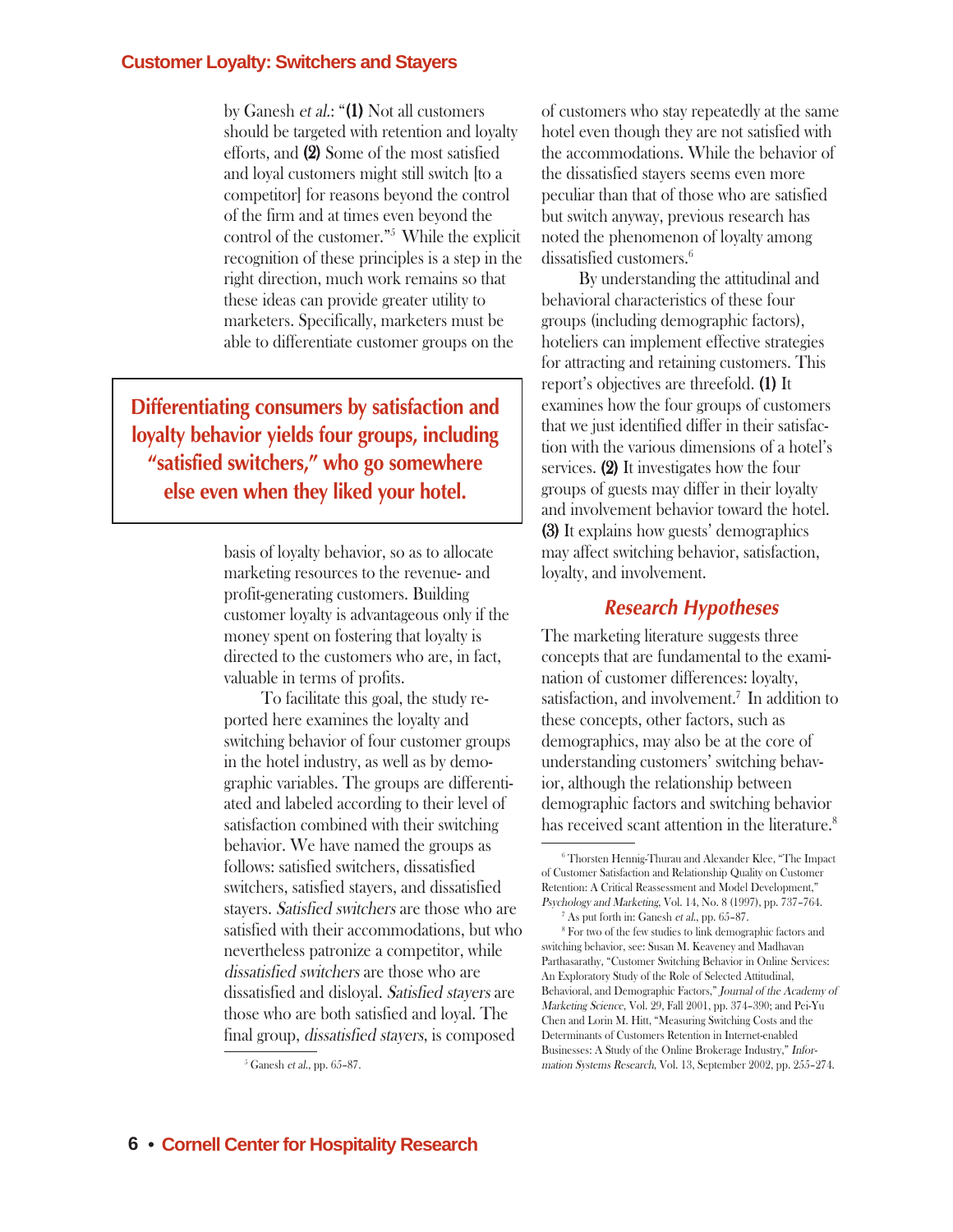For decades, academics and professionals have preached that building customer loyalty is a key to a successful business. Loyal customers have been found to purchase more and facilitate additional business from new customers by generating positive word of mouth.9 Indeed, Ganesh and colleagues stated: "Loyal customers are logically at the heart of a company's most valuable customer group."10

Satisfaction with a product or service has been identified as a determinant for customer loyalty and, perhaps more important, a firm's profitability. Research has shown that satisfied customers exhibit reduced price sensitivity and lowered sensitivity to competition, and expand the customer base via positive word of mouth.11 Moreover, research indicates that customer satisfaction increases the likelihood of repeat business.12 Hence, improved comprehension of satisfaction and all its dimensions seems crucial to long-term success.

The degree of involvement that the customer has in the purchase decision will also have a strong effect on the propensity to switch service providers. Two types of involvement have been found to play a role in switching behavior—purchase involvement $^{13}$  and ego involvement.<sup>14</sup>

Last, research has indicated that many factors affect a customer's repeat-purchase decision.15 Consequently, this study will examine switching behavior as it is influenced by the following five demographic factors: gender, age, occupation, education, and type of traveler. These customer characteristics are expected to affect satisfaction, loyalty, and involvement.

## **Satisfaction**

We use the following definition of satisfaction from Jones et al.: "an overall evaluation of performance based on all prior experiences with a firm."16 Although an investigation of overall satisfaction with services provides relevant insight into the various customer groups under consideration, even greater knowledge can be obtained by distilling satisfaction into its various dimensions—especially in an industry where switching behavior and customer loyalty are paramount.17 Indeed, some dimensions of satisfaction may be more important than others as antecedents of repeat-purchase behavior and loyalty. Furthermore, prior research has indicated that satisfaction levels regarding services vary by customer segment.18 Identification of the crucial dimensions of satisfaction allows managers to focus on the areas of greatest importance to their customer segments.

Common dimensions of satisfaction include the quality of the service itself, the quality of any products delivered in conjunc-

<sup>9</sup> O'Brien and Jones, pp. 75–83; Richard L.Oliver, Satisfaction: A Behavioral Perspective on the Consumer (Boston: Richard D. Irwin/McGraw-Hill, 1997); and Reichheld and Teal, pp. 19–23.

<sup>&</sup>lt;sup>10</sup> Ganesh et al., pp. 65-87.

<sup>&</sup>lt;sup>11</sup> Eugene W. Anderson, Claes Fornell, and Donald Lehman, "Customer Satisfaction Market Share, and Profitability: Findings from Sweden," Journal of Marketing, Vol. 58, July 1994, pp. 53– 66; and Claes Fornell, "A National Customer Satisfaction Barometer: The Swedish Experience," Journal of Marketing, Vol. 56, January 1992, pp. 6–21.

<sup>12</sup> Bolton, pp. 45–65; LaBarbera and Mazursky, pp. 393–404; and Steven A. Taylor and Thomas L. Baker, "An Assessment of the Relationship between Service Quality and Customer Satisfaction in the Formation of Consumers' Purchase Intentions," Journal of Retailing, Vol. 70, No. 2 (1994), pp. 163–178.

<sup>13</sup> Terrence Oliva, Richard L.Oliver, and Ian MacMillan, "A Catastrophe Model for Developing Service Satisfaction Strategies," Journal of Marketing, Vol. 56, July 1992, pp. 83–95.

<sup>14</sup> Jose M.M. Bloemer and Hans D. P. Kaspar, "The Complex Relationship between Consumer Satisfaction and Brand Loyalty," Journal of Economic Psychology, Vol. 16, July 1995, pp. 311–329.

<sup>&</sup>lt;sup>15</sup> See, for example: Naufel J. Vilcassim and Dipak C. Jain, "Modeling Purchase-timing and Brand-switching Behavior Incorporating Explanatory Variables and Unexplained Heterogeneity," Journal of Marketing Research, Vol. 28, February 1991, pp. 29–41.

<sup>16</sup> Michael A. Jones, David L. Mothersbaugh, and Sharon E. Beatty, "Switching Barriers and Repurchase Intentions in Services," Journal of Retailing, Vol. 76, Summer 2000, p. 260.

<sup>17</sup> Ronald T. Rust and Anthony J. Zahorik, "Customer Satisfaction, Customer Retention, and Market Share," Journal of Retailing, Vol. 69, Summer 1993, pp. 193–215.

<sup>18</sup> Atila Yüksel and Fisun Yüksel, "Measurement of Tourist Satisfaction With Restaurant Services: A Segment-Based Approach," Journal of Vacation Marketing, Vol. 9, No. 1 (2002), pp. 52–68.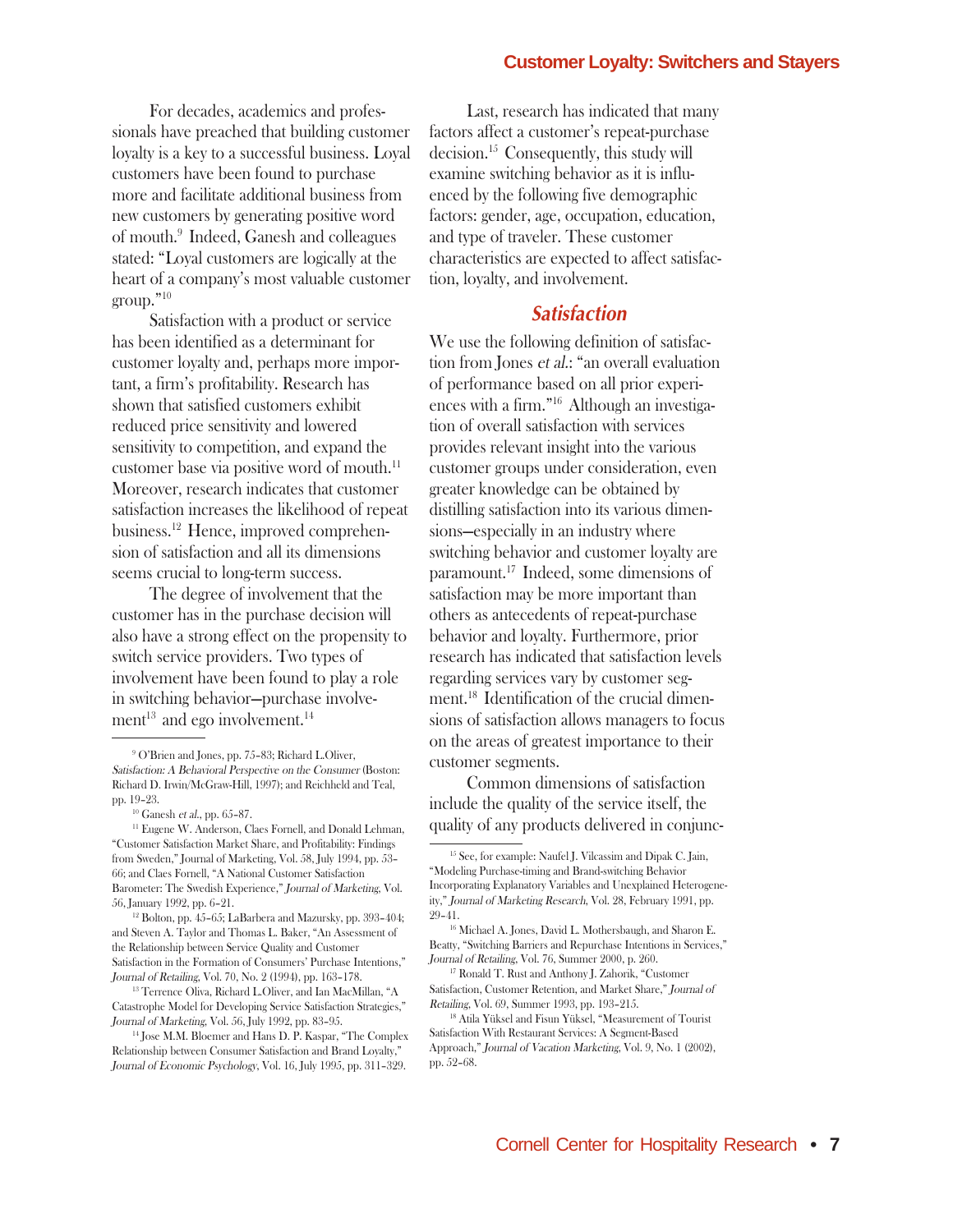tion with the service, price, and location. Theory suggests that the service quality (as measured by tangibility, reliability, responsiveness, assurance, and empathy $19 \text{ may be}$ the most salient factor in determining overall satisfaction and repeat purchase in service industries.20 The argument for the importance of the service quality is further sup-

**Not even enhanced levels of customer satisfaction or supposed switching costs offset satisfied switchers' predilection to try another brand.**

> ported by the services-marketing literature, which, because of the intangibility of services, advances service encounters as predominantly interpersonal interactions.21 Consequently, as with other social relationships, the bond between the hotel representative and the guest will weigh heavily when the guest makes a satisfaction judgment. Accordingly, we offer the following hypotheses:

 $\mathrm{H}_{\mathrm{i}}$ : Satisfied stayers will report greater satisfaction with interpersonal aspects of the service than with other dimensions of satisfaction.

 $\mathrm{H}_2$ : Satisfied stayers will report greater satisfaction with the various dimensions of the service than the other three groups of customers.

## **Customer Loyalty**

In addition to satisfaction, another construct of great relevance to consumer studies is customer loyalty. Customer loyalty comprises both an attitudinal commitment to the relationship and the comcomitant actions, such as positive word of mouth and repeat patronage.<sup>22</sup>

Assessment of a service experience is based largely on the next-best-alternative relationship. As soon as a service's outcome level drops below the alternative's perceived level, the customer is motivated to leave the relationship.23 The customer may remain in the relationship, but that does not necessarily indicate loyalty. The person may continue as a customer when his or her expectations are greater than either the existing service outcome or the alternatives' perceived level. In that case, the customer is dissatisfied but unable to find a better alternative.<sup>24</sup> This person is a dissatisfied stayer. Despite subsequent purchases, this consumer has only spurious loyalty, and neither true attitudinal nor overt behavioral loyalty exists.

Perhaps the greatest challenge for hospitality marketers is the confounding behavior of satisfied switchers, whose high levels of satisfaction do not result in repeated purchases. One factor that motivates satisfied switchers is simply a strong predisposition to switch service suppliers or brands. Studies

<sup>19</sup> According to: A. Parasuraman, Valarie A. Zeithaml, and Leonard L. Berry, "A Conceptual Model of Service Quality and Its Implications for Future Research," Journal of Marketing, Vol. 49, Fall 1985, pp. 41–50; A Parasuraman, Valarie A. Zeithaml, and Leonard L. Berry, "SERVQUAL: A Multiple-Item Scale for Measuring Consumer Perceptions of Service Quality," Journal of Retailing, Vol. 64, Spring 1988, pp. 12–37; and A. Parasuraman, Valarie A. Zeithaml, and Leonard L. Berry, "Reassessment of Expectations as a Comparison Standard in Measuring Service Quality: Implications for Further Research," Journal of Marketing, Vol. 58, January 1994, pp. 111–124.

 $20$  Ganesh et al., pp. 65-87; Yüksel and Yüksel, pp. 52-68. 21 Leonard L. Berry, "Relationship Marketing," in Emerging Perspectives on Services Marketing, ed. Leonard L. Berry, Lynn Shostack, and Gregory Upah (Chicago: American Marketing Association, 1983); and John A. Czepiel, "Service Encounters and Service Relationships: Implications for Research," Journal of Business Research, Vol. 2, No. 1 (1990), pp. 13–21.

<sup>22</sup> See: Seyhmus Baloglu, "Dimensions of Customer Loyalty: Separating Friends from Well Wishers," Cornell Hotel and Restaurant Administration Quarterly, Vol. 43, No. 1 (February 2002), pp. 47–59; George S. Day, "A Two-Dimensional Concept of Brand Loyalty," Journal of Advertising, Vol. 9, No. 3 (1969), pp. 29–35; and Alan S. Dick and Kunal Basu, "Customer Loyalty: Toward an Integrated Conceptual Framework," Journal of the Academy of Marketing Science, Vol. 22, No. 2 (1994), pp. 99–113.

<sup>23</sup> John W. Thibaut and Harold H. Kelley, The Social Psychology of Groups (New York: John Wiley & Sons, 1959).

 $24$  Baloglu, pp. 47–59; and Ganesh et al., pp. 65–87.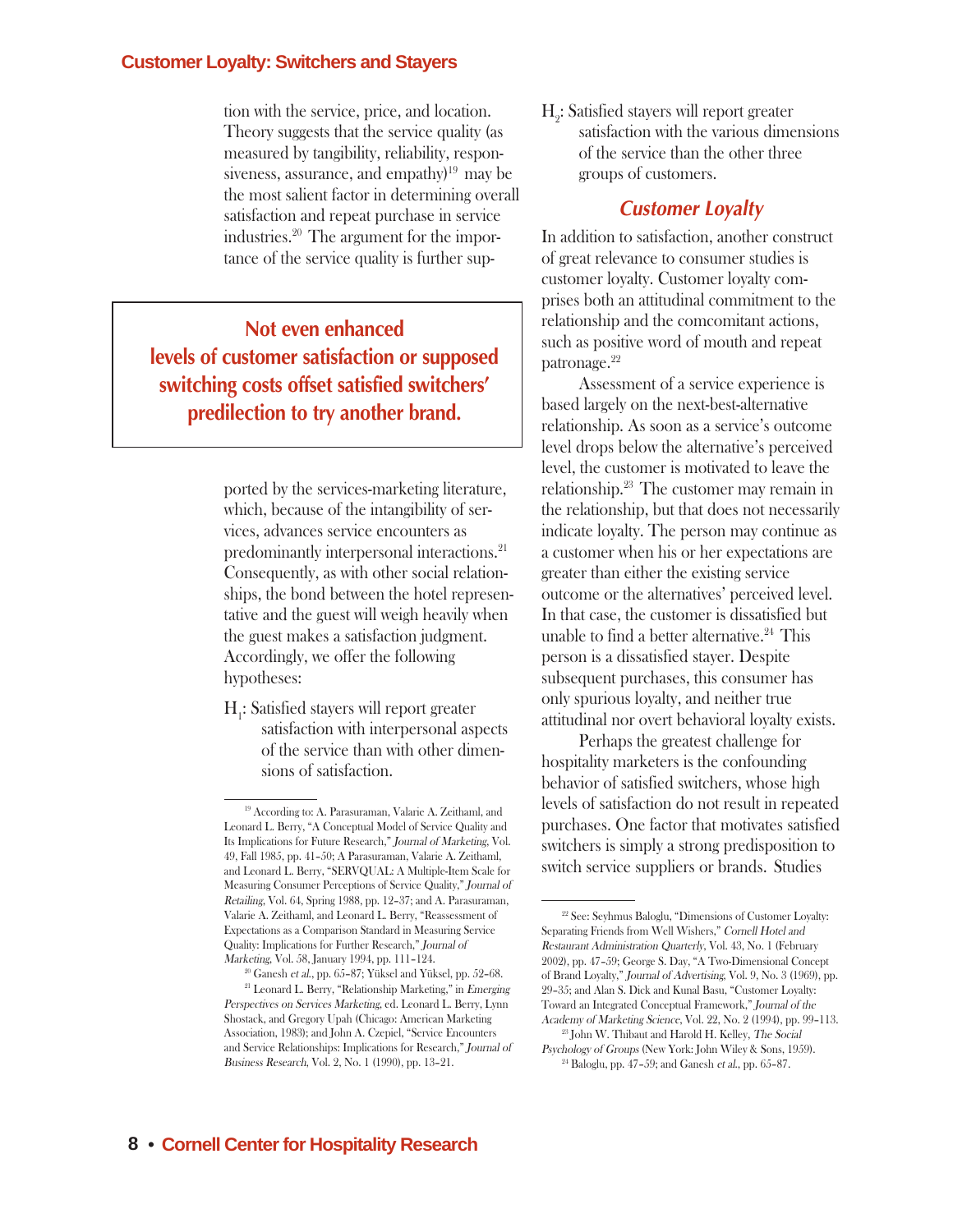have indicated that not even enhanced levels of customer satisfaction offset this predilection.25

Satisfied switchers also seem inured to switching costs (including time, money, and effort), which usually discourage switching and encourage repeated purchases.<sup>26</sup> High perceived switching costs have been found to result in greater customer loyalty and repeatpurchase intentions.27 However, satisfied switchers are less likely to perceive switching costs as an inhibiting influence, because their experience with switching service providers ameliorates the inhibitive effects of switching costs.28 Moreover, the literature indicates that customers who switch because of extrinsic motivators (e.g., coupons or discounts) are more likely to demonstrate lower levels of loyalty and repeat-purchase intentions than do customers who are intrinsically motivated (e.g., dissatisfied, wanting to try a new brand).<sup>29</sup> Based on the preceding discussion, the following hypotheses are offered:

- $\mathrm{H}_{_{3}\!\!}$ : Satisfied stayers will report greater loyalty to the service than will the other three groups of customers.
- $H_i$ : Dissatisfied stayers will report loyalty levels not statistically different from dissatisfied switchers.
- $H<sub>5</sub>$ : Satisfied switchers will report loyalty levels not statistically different from dissatisfied switchers.

## **Involvement**

Involvement, as it relates to this research, comprises both purchase involvement and ego involvement. Purchase involvement is defined as "the level of concern for or interest in the purchase process that is triggered by the need to consider a particular purchase."30 Thus, purchase involvement consists of the time and effort invested in making a purchase, including any internal and external research that may precede the transaction.31 Satisfied stayers may feel less purchase involvement than do the other groups because the satisfied stayers routinely make the same purchase. In contrast to the satisfied stayers, who have had a good experience with their purchase, dissatisfied stayers and dissatisfied switchers are likely to have encountered critical service failures.<sup>32</sup> "Highly salient…distinctive, atypical, and emotionally charged,"33 such service failures are memorable and readily recalled.34 As a result, negative experiences of this kind modify future expectations and both broaden and deepen the criteria used in the search for better alternatives.<sup>35</sup> Broadened criteria constitute mechanism for reducing the risk of making another poor purchase decision.36 In turn, the additional cognition involved in the expanded analysis heightens the level of purchase involvement. 37

 $^\mathrm{35}$  Richard L. Oliver and Russell S. Winer, "A Framework for the Formation and Structure of Consumer Expectations: Review and Propositions," Journal of Economic Psychology, Vol. 8, December 1987, pp. 469–499.

<sup>25</sup> Abod Ali Khatibi, Hishamuddin Ismail, and Venu Thyagarajan, "What Drives Customer Loyalty: An Analysis from the Telecommunications Industry," Journal of Targeting, Measurement and Analysis for Marketing, Vol. 11, No. 1 (2002), pp. 34-44; and Banwari Mittal and W. M. Lassar, "Why Do Customers Switch?," Journal of Service Marketing, Vol. 12, No. 3 (1998), pp. 177–194.

 $26$  Dick and Basu, pp. 99-113.; Ganesh et al., pp. 65-87.

 $27$  Jones et al., p. 260.

<sup>28</sup> Ganesh et al., pp. 65–87.

<sup>29</sup> LaBarbera and Mazursky, pp. 393–404; David Mazursky, Priscilla LaBarbera, and Al Aiello, "When Customers Switch Brands," Psychology and Marketing, Vol. 4, Spring 1987, pp. 17–30.

<sup>&</sup>lt;sup>30</sup> Ganesh et al., pp. 65-87.

<sup>&</sup>lt;sup>31</sup> According to Banwari Mittal and Myung-soo Lee, "A Causal Model of Consumer Involvement," Journal of Economic Psychology, Vol. 10, November 1989, pp. 363–389; and Judith Lynne Zaichkowsky, "Measuring the Involvement Construct," Journal of Consumer Research, Vol. 12, December 1985, pp. 341– 352.

<sup>32</sup> Keaveney, pp. 71–82.

<sup>33</sup> Ganesh et al., pp. 65–87.

<sup>34</sup> Valerie S. Folkes, "The Availability Heuristic and Perceived Risk," Journal of Consumer Research, Vol. 15, June 1988, pp. 13– 23.

<sup>36</sup> Mittal and Lee, pp. 363–389.

<sup>37</sup> Peter H. Bloch and Marsha L. Richins, "A Theoretical Model for the Study of Product Importance Perceptions," Journal of Marketing, Vol. 47, Summer 1983, pp. 69–81.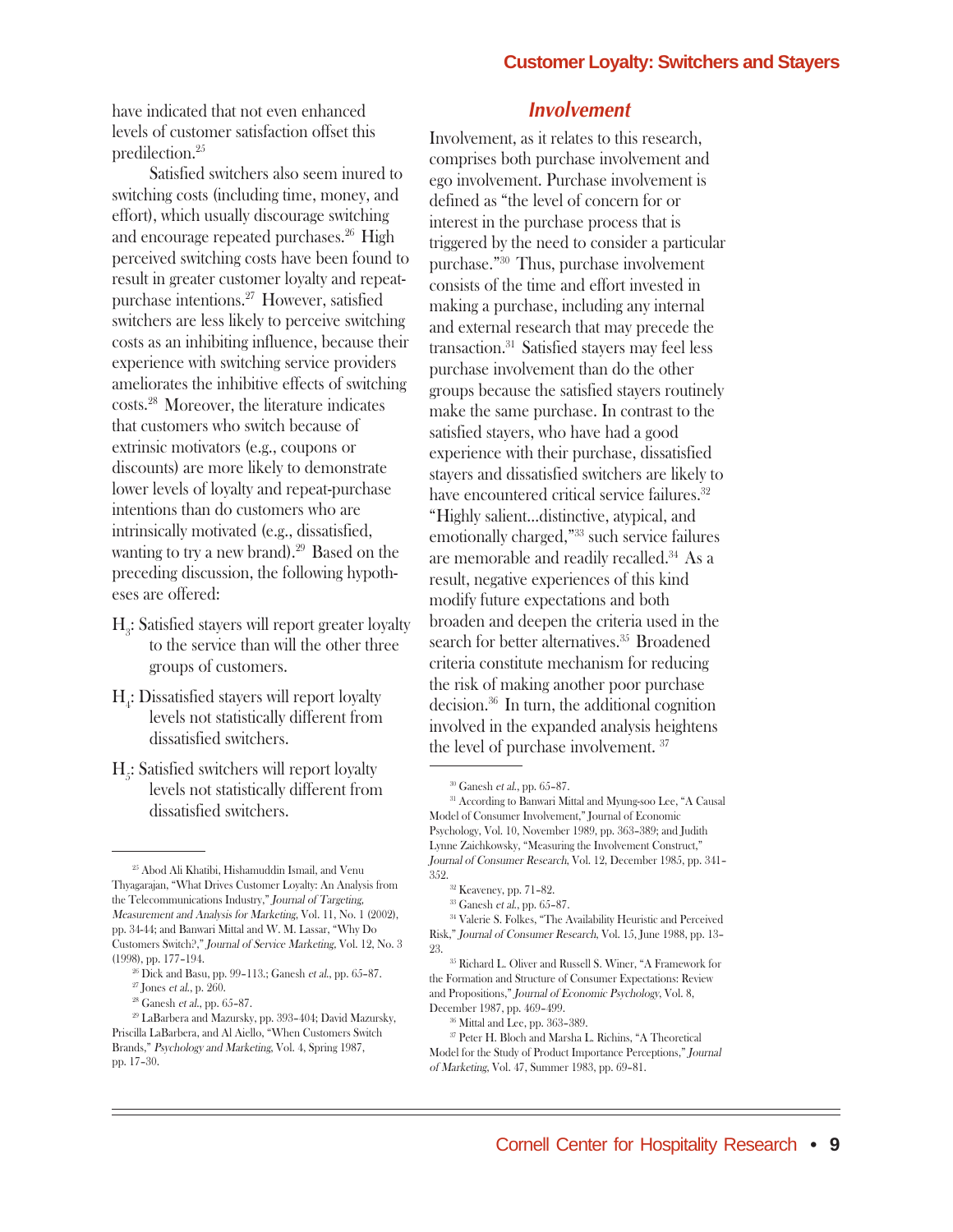Satisfied switchers are likely to experience changes in key components of the service as they move from one service provider to another. Because of their more turbulent environment and the frequent need to reconsider alternatives and purchase criteria, their purchase involvement is also likely to be fairly high.38 Therefore, based on the preceding discussion, we offer the following hypothesis:

 $H_{6}$ : Dissatisfied stayers, dissatisfied switchers, and satisfied switchers will exhibit higher levels of purchase involvement (evaluative effort and need for risk reduction) than will satisfied stayers.

Ego involvement occurs when relatively enduring importance is placed on a product or product class as it relates to the consumer's self-image, values, and status.39 Researchers have noted that familiarity affects the consumer's degree of ego involve-

**While hotel chains increasingly use web sites to acquire online bookings, a host of channels are attempting to draw consumers to their own sites.**

> ment.40 For example, Ganesh and colleagues proposed that, compared to switchers, stayers "are more likely to experience higher degrees of familiarity and to develop a favorable attitude toward a particular service provider and the service category in general."41 That familiarity and favorable

attitude, in turn, increase the level of ego involvement. Such would not be true of dissatisfied stayers, who by definition do not have a favorable attitude toward the service provider, even though they have a high a level of familiarity. Likewise, switchers should not have high ego involvement, because they would not experience the necessary familiarity with the product. Furthermore, levels of ego involvement for the product or product class decline when the customer experiences a dissatisfying service relationship.42 That is, the customer will take less notice of the degree to which the unsatisfactory service influences the customer's self-image, values, or status.43 Dissatisfied customers, then, should report lower ego involvement than do satisfied customers. Thus, we suggest the following:

 ${\rm H}_i$ : Compared with satisfied stayers, dissatisfied stayers, dissatisfied switchers, and satisfied switchers will exhibit lower levels of ego involvement (need for familiarity and self-image).

## **Demographic Factors**

Evidence from prior research indicates that other factors, such as education and age, influence customer loyalty and satisfaction.44 This research leads us to believe that demographic factors will also affect involvement. We consider five demographic variables—namely, gender, age, education, purpose of travel (business or leisure), and income—as they relate to the other constructs under study here. Next, we explain how each of those factors might influence purchase behavior.

Gender. The effect that gender has on <sup>38</sup> Sharon Beatty, Lynn R. Kahle, and Pamela Homer, "The 30 person's buying behavior has caught the

Involvement-Commitment Model: Theory and Implications," Journal of Business Research, Vol. 16, No. 2 (1988), pp. 149–167.

<sup>&</sup>lt;sup>39</sup> Ibid.; and Peter H. Bloch and Marsha L. Richins, "After the New Wears Off: The Temporal Context of Product Involvement," Journal of Consumer Research, Vol. 13, September 1986, pp. 280– 285.

<sup>40</sup> Musafer Sherif and H. Cantril, The Psychology of Ego-Involvement (New York: John Wiley & Sons, 1947).

<sup>41</sup> Ganesh et al., pp. 65–87.

<sup>42</sup> Sherif and Cantril, op. cit.

<sup>43</sup> Bloch and Richins, pp. 280–285.

<sup>44</sup> Christian Homburg and Annete Giering, "A Cognitive Model of the Antecedents and Consequences of Satisfaction Decisions," Journal of Marketing Research, Vol. 17, November 1980, pp. 460–469.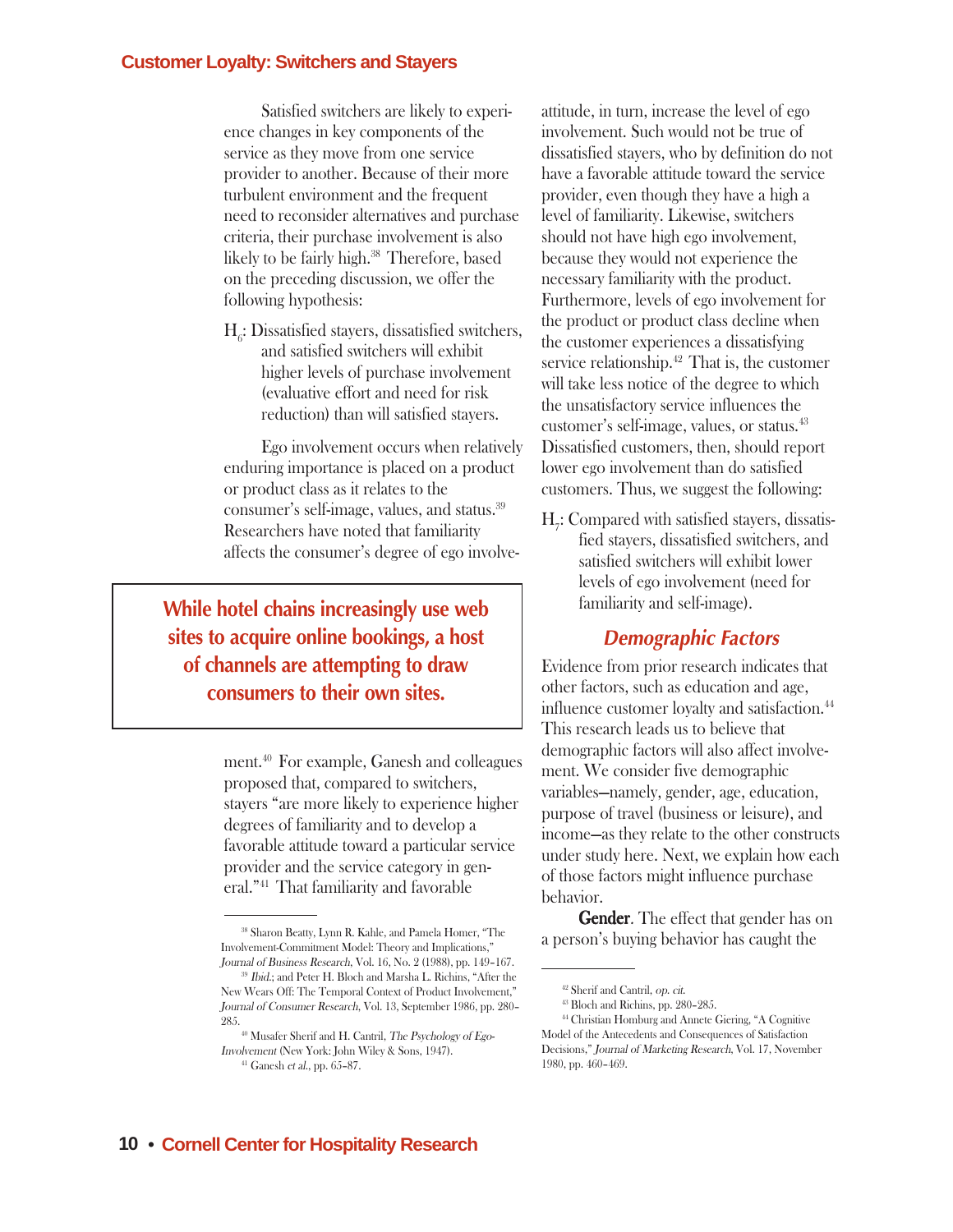interest of many researchers.45 Women's purchasing behavior is found to be strongly influenced by their evaluation of the personal interaction that takes place. In general, women exhibit higher satisfaction with their buying experiences than do men.<sup>46</sup> Compared to men, women are generally more involved in the purchase process and  $decision<sub>+</sub><sup>47</sup>$  and women also tend to pay more attention to the perceived helpfulness of staff members.48 Based on these characteristics (and the above discussion of involvement), we can hypothesize that relative to men, women will be more involved in the lodging purchase and more loyal to a particular hotel. Furthermore, a woman is likely to be more satisfied with the "people factor" of the service, whereas men, who rely relatively less on soft factors, are likely to be more satisfied with the hard product (i.e., the facilities and the physical assets). We can then formally propose the following:

- $\mathrm{H}_{\mathrm{s}}$ : Women will be more involved with the purchase of a hotel room than are men.
- $\mathrm{H}_9$ : Women will be **(a)** more satisfied than men with the people factor of the hotel service, but  $(b)$  less satisfied with the ambience of the hotel.
- $H_{10}$ : Women will exhibit higher customer loyalty than men.
- $H_{11}$ : Women are more likely to be satisfied stayers than men.

Age. Age is another factor that has attracted a considerable amount of attention in connection with loyalty and repeat purchases. Research comparing the difference in purchasing behavior among different age groups has looked specifically at the information-processing abilities needed to evaluate a product.49 Most of these studies have concluded that information-processing abilities decline with age. $50$  Since old people have relatively lower information-processing abilities than do young people, it is likely that people older than 55 will exhibit higher resilience to changes in their level of satisfaction, and hence be more loyal and less likely to switch than are those under 55. Indeed, Bryant and Cha report that age has the largest effect on consumer satisfaction. They found that old consumers have been found to have higher levels of satisfaction regarding their purchasing experiences than do young people.51 Those researchers also suggest that old consumers' more-positive views regarding purchases occur because old consumers use different standards of comparison than do their younger counterparts. Thus, we are led to hypothesize the following:

- $H_{19}$ : People over 55 are more likely to exhibit higher levels of  $(a)$  satisfaction, (b) loyalty, and (c) involvement (than those under 55).
- $H_{1,3}$ : People over 55 are more likely to be satisfied stayers (than those under 55).

<sup>45</sup> For example, see: Cynthia R. Jasper and Pi Nan Rosa Lan, "Apparel Catalog Patronage: Demographic, Lifestyle, and Motivational Factors," Psychology & Marketing, Vol. 9 (1992), pp. 275–296; Mark E. Slama and Armen Tashlian, "Selected Socioeconomic and Demographic Characteristics Associated with Purchasing Involvement," Journal of Marketing, Vol. 49, Winter 1985, pp. 72–82; Valarie A. Zeithaml, "The New Demographics and Market Fragmentation," Journal of Marketing, 49, (1985), pp. 64-75.

<sup>46</sup> Barbara Everitt Bryant and Jaeung Cha, "Crossing the Threshold," Marketing Research, Vol. 8, Winter 1996, pp. 20–28. 47 Slama and Tashlian, pp. 72–82.

<sup>48</sup>Faye Gilbert and William E. Warren, "Psychographic Constructs and Demographic Segments," Psychology and Marketing, Vol. 12, 1995, pp. 222–237.

<sup>49</sup> Morris Moscovitch, "A Neuropsychological Approach to Perception and Memory in Normal and Pathological Aging," in Aging and Cognitive Processes, ed. F.I.M. Craik and S. Trehub (New York: Plenum Press, 1982); Deborah Roedder John and Catherine Cole, "Age Differences in Information Processing: Understanding Deficits in Young and Elderly Consumers," Journal of Consumer Research, Vol. 13 (1986), pp. 297–315; and J. Smith and P.B. Baltes, "Wisdom-related Knowledge: Age/Cohort Differences in Response to Life Planning Problems," Development Psychology, Vol. 26 (1990), pp. 494–505.

<sup>50</sup> Mary Gilly and Valarie A. Zeithaml, "The Elderly Consumer and Adoption of Technologies," Journal of Consumer

Research, Vol. 12, No. 3 (1985), pp. 353–357. 51 Bryant and Cha, pp. 20–28.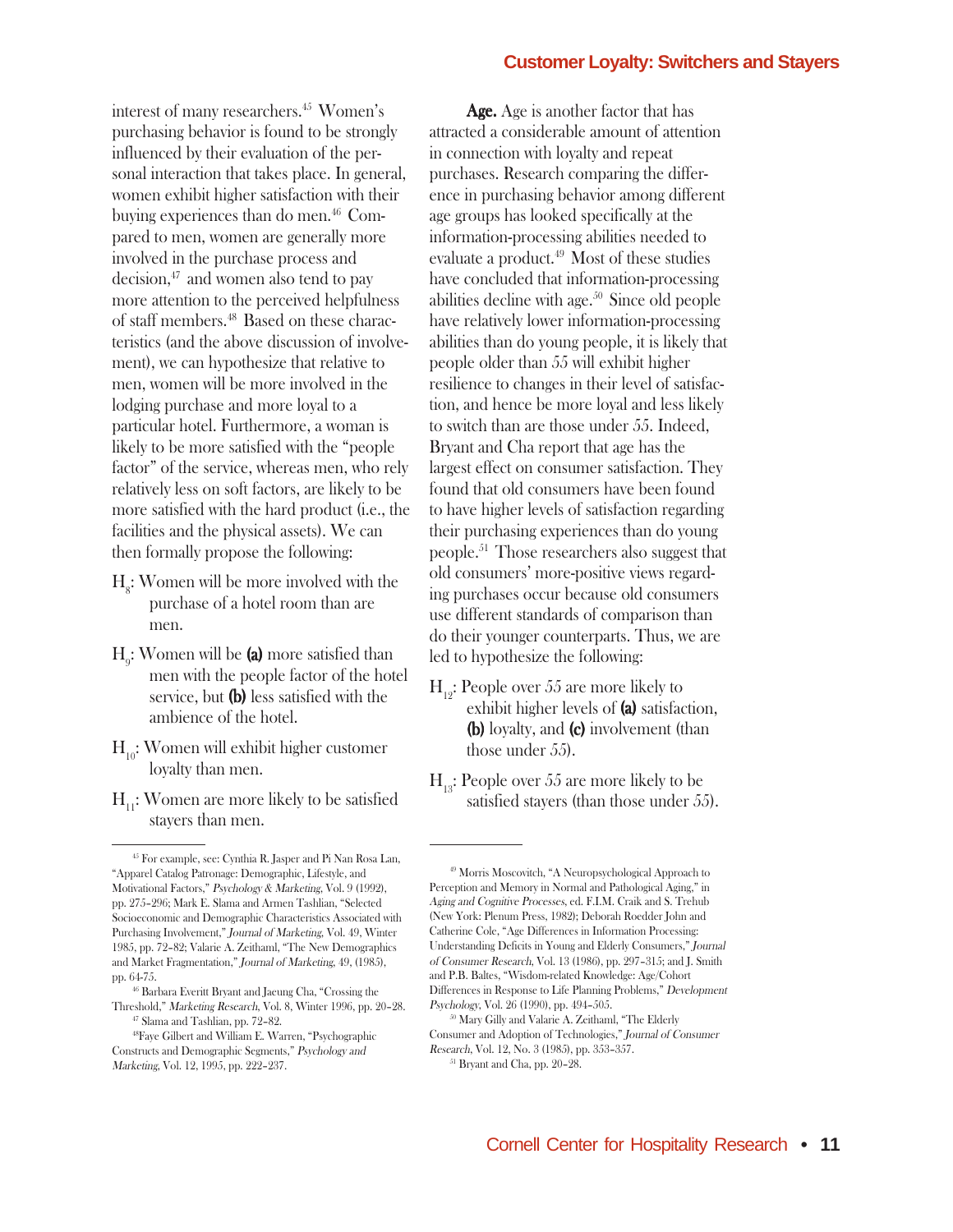Education. Customer satisfaction has generally been found to be negatively related to education levels. Bryant and Cha, for instance, concluded that as a person's education level increases, her satisfaction with shopping experiences declines.<sup>52</sup> Similarly, consumers with a high socioeconomic status (which incorporates education) reported less satisfaction with after-sales service than did a low-status comparison group.53 The most likely source of that negative relationship is high-status consumers' greater sophistication and their specific knowledge about what to expect from a service. Support for this position is provided by research findings that, compared to those with more education, less-educated consumers may have ambiguous expectations and find it difficult to apply the knowledge gained from their experiences.<sup>54</sup> Conversely, however, a study of on-line switching behavior found that switchers were more likely to have lower education levels than those who did not switch. $55$  Although the prior findings are mixed regarding the effect of education on satisfaction and switching behavior, and the relationship between education and involvement has not been previously examined, we tested the following hypotheses :

- $H_{14}$ : Consumers with higher education are more likely to exhibit lower levels of (a) satisfaction,  $(b)$  loyalty, and  $(c)$  involvement than consumers with lower levels of education.
- $H_{15}$ : Consumers with higher education are more likely to be dissatisfied switchers than those consumers with lower levels of formal education.

Travel purpose. Few studies have compared the satisfaction levels of business travelers with those of leisure travelers. Research has shown that business travelers experience the greatest satisfaction with the quality of the hotel and with factors that boost their self-esteem.<sup>56</sup> Similarly, Gundersen reported that business travelers consider guest-room comfort and amenities, speedy check-in, and willingness to offer services as providing the greatest level of satisfaction.<sup>57</sup> Unfortunately, studies examining the relationship between type of traveler and switching behavior are virtually nonexistent. Thus, the following are presented as testable forms of research questions:

- $H_{1,c}$ : Business travelers are more likely to exhibit lower levels of (a) satisfaction, (b) loyalty, and (c) involvement than either leisure travelers or those who combine business and leisure travel.
- $H_{17}$ : Business travelers are more likely to be dissatisfied switchers than either leisure travelers or those who combine business and leisure travel.

Income. High-income consumers are generally assumed to have high levels of education.58 Thus, it is postulated that highincome consumers will engage in more information processing and make a moreinformed purchasing decision than would low-income consumers.<sup>59</sup> The putative cognitive capacity and awareness of available

 $52$  Ibid.

<sup>53</sup> Dick A. Francken and Fred W. van Raay, "Socio- Economic and Demographic Determinants of Consumer Problem Perception," Journal of Consumer Policy, Vol. 8, September 1985, pp. 303–314.

<sup>54</sup> Stephen J. Hoch and John Deighton, "Managing What Consumers Learn From Experience," Journal of Marketing, Vol. 53, April 1989, pp. 1–20.

<sup>55</sup> Keaveney and Parthasarathy, pp. 374–390.

<sup>56</sup> David C. Gilbert, "The Relative Importance of Hotels and Airlines to the Business Traveler," International Journal of Contemporary Hospitality Management, Vol. 7, No. 6 (1995), pp. 19–23; and David C. Gilbert, "The Usefulness of Critical Incident Technique Analysis in Isolating Travel Satisfaction," International Journal of Contemporary Hospitality Management, Vol. 7, No. 4 (1995), pp.V–VII.

<sup>57</sup> Marit G. Gundersen, "Hotel Guest Satisfaction among Business Travelers," Cornell Hotel and Restaurant Administration Quarterly, Vol. 37, No. 2 (April 1996), pp. 72–81.

<sup>58</sup> John U. Farley, "Why Does Brand Loyalty Vary Over Products?," Journal of Marketing Research, No. 1 (1964), pp. 9–14.

<sup>59</sup> Charles M. Schaninger and David Sciglimpaglia, "The Influence of Cognitive Personality Traits and Demographics on Consumer Information Acquisition," Journal of Consumer Research, Vol. 8 (1981), pp. 208–216.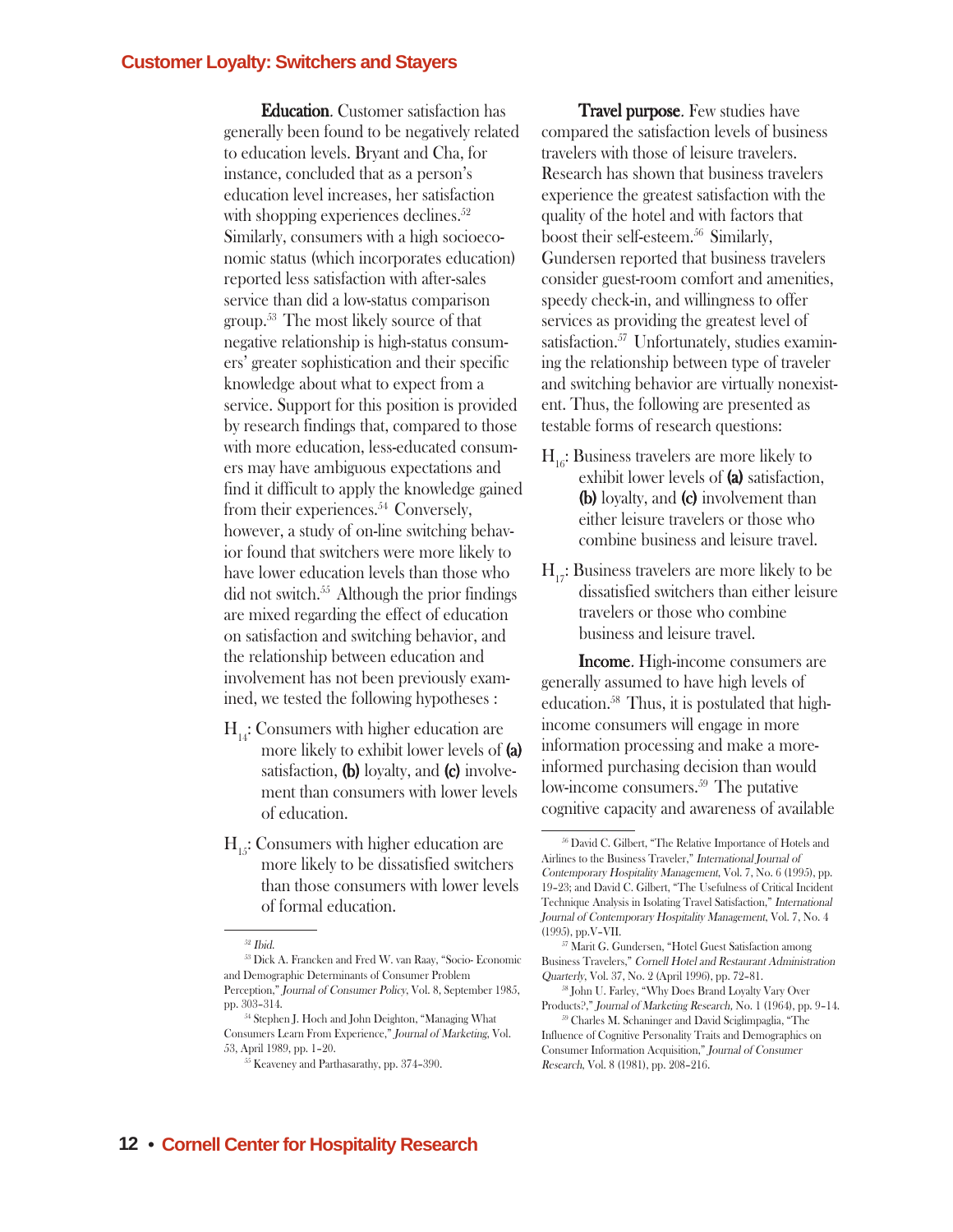## **Exhibit 1 Overall satisfaction measure: Group means**

**Measure: Overall, how satisfied are you with the hotel?**

| <b>Groups</b>                       | Mean score<br>(out of $5$ )<br>3.926 | Difference between means                         |                    |
|-------------------------------------|--------------------------------------|--------------------------------------------------|--------------------|
| Satisfied Stayers ( $n = 204$ )     |                                      | Satisfied stayers vs.<br>dissatisfied stayers    | 1.310<br>(0.000)   |
|                                     |                                      | Satisfied stayers vs.<br>satisfied switchers     | .032<br>(.482)     |
|                                     |                                      | Satisfied stayers vs.<br>dissatisfied switchers  | 1.192<br>(000)     |
| Dissatisfied Stayers $(n = 8)$      | 2.616                                | Dissatisfied stayer vs.<br>satisfied switcher    | $-1.278$<br>(.001) |
|                                     |                                      | Dissatisfied stayer vs.<br>dissatisfied switcher | $-119$<br>(.720)   |
| Satisfied Switchers ( $n = 138$ )   | 3.894                                | Satisfied switcher vs.<br>dissatisfied switcher  | 1.160<br>(0.000)   |
| Dissatisfied Switchers ( $n = 14$ ) | 2.735                                |                                                  |                    |

offers on the part of highly educated, highincome consumers is then likely to affect their comparison levels of the current service provider and their comparison level of alternatives. As a result, the higher the consumer's income level, the lower that person's satisfaction level with the goods and services is likely to be.<sup>60</sup> From this we can conclude that people with relatively high levels of income (that is, \$100,000 or above) are more likely to exhibit lower levels of satisfaction than those with incomes under \$100,000, due to the high-income consumers' large comparative base. That would mean that high-income consumers would demonstrate lower levels of loyalty and have

a higher propensity to switch than would low-income guests. Hence, we hypothesize as follows:

- $H_{10}$ : Consumers with high incomes are more likely to exhibit lower levels of (a) satisfaction,  $(b)$  loyalty, and  $(c)$  involvement than consumers with low levels of income.
- $H_{10}$ : Consumers with high incomes are more likely to be dissatisfied switchers than consumers with low levels of income.

## **Research Method**

To test our hypotheses, we contacted two hotels located in a major midwestern city in the United States. Both hotels are three-star properties located in the city's core business

<sup>60</sup> Bryant and Cha, pp. 20–28.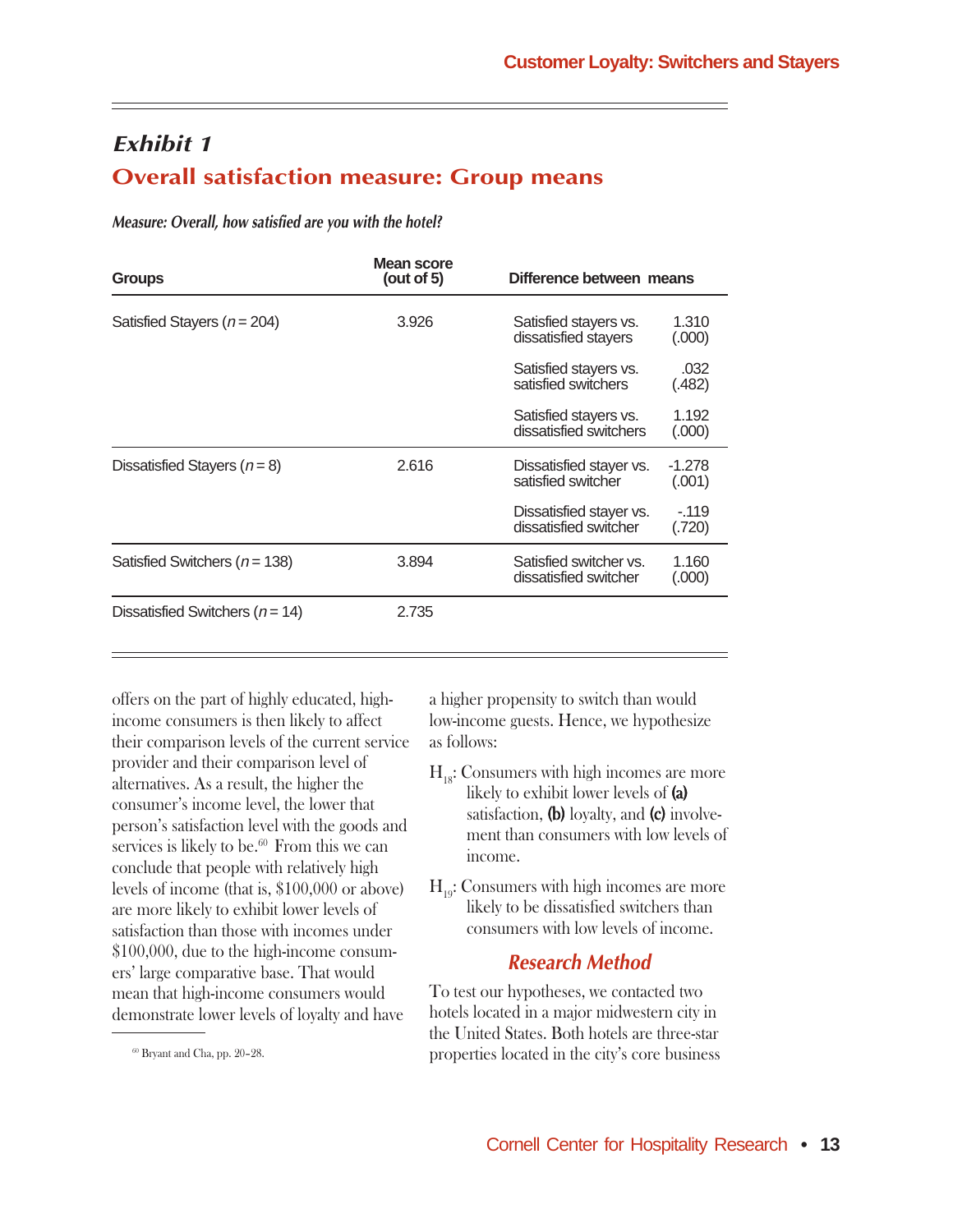

district and are similar in target markets and business mix. Although both hotels are affiliated with major hotel chains, they are managed by the same company. One of the hotels is not openly flagged with the chain name, and the average consumer is likely to perceive it as an independent. Both properties are housed in old buildings that have been converted into hotels, and one of the hotels is listed as a historic hotel. The historic hotel is positioned as a boutique hotel, while the other hotel is a standard, franchised property. The historic hotel has a restaurant and bar within the hotel. The standard hotel does not have its own restaurant, but a national-chain coffeehouse and a well-known full-service restaurant adjoin the property. Room rates range from \$149 to \$259 for the historic hotel and \$109 to \$275

for the other property. Because the hotels are managed by the same company, they are reasonably comparable in terms of management. Our data also indicated that guests perceived the two hotels to be competitive and logical candidates for switching hotels.

A two-page survey was designed to collect information concerning (1) the use of the hotel (i.e., frequent stays, length of relationship, factors considered in making reservation, type of traveler, and, if applicable, competitors used and the reasons for switching),  $(2)$  overall satisfaction with the hotel, **(3)** satisfaction with the individual service and tangible characteristics of the hotel, (4) purchase and ego involvement associated with the decision to stay at the hotel,  $(5)$  the level of loyalty toward the hotel, and **(6)** demographic factors. Copies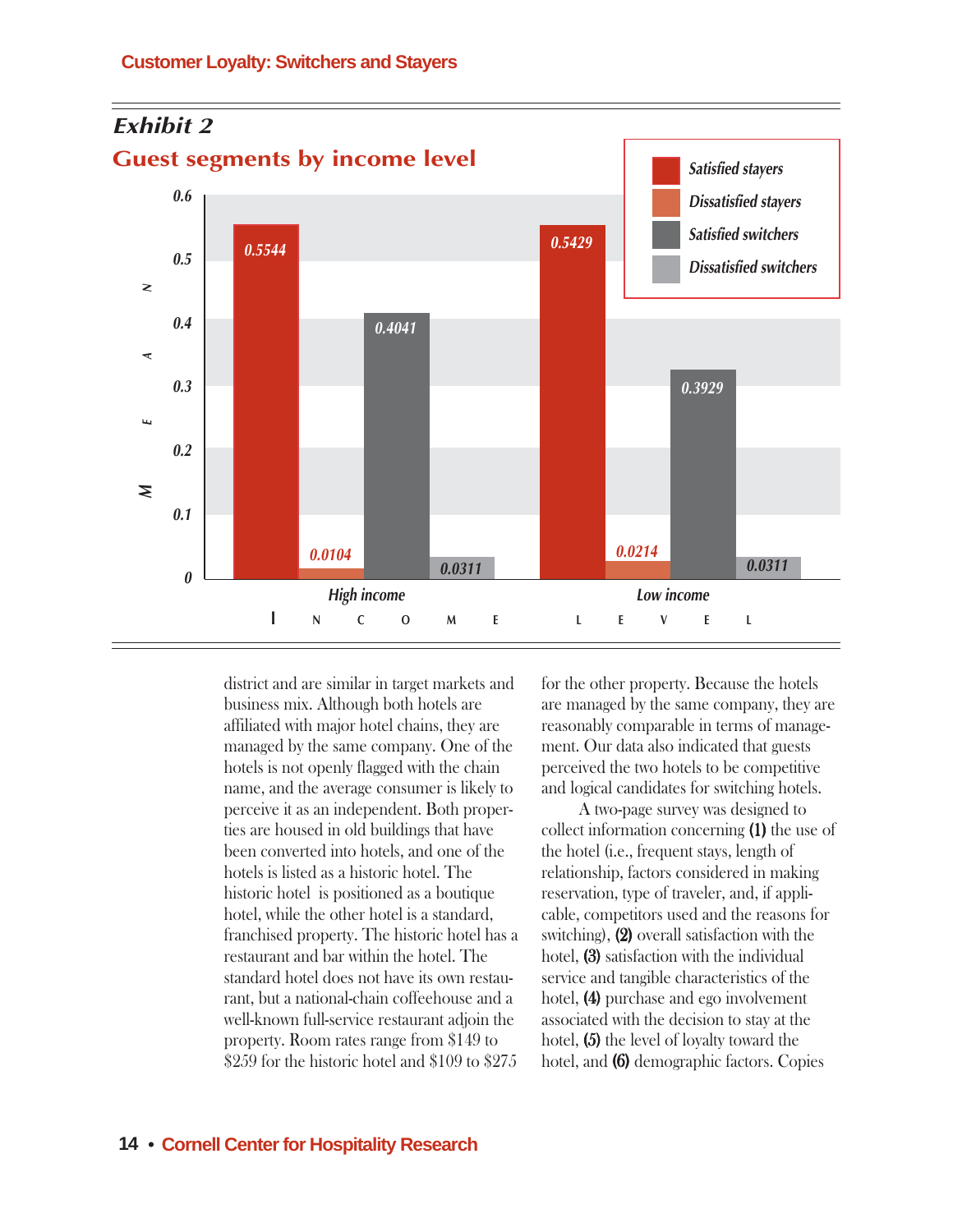

of the questionnaire were mailed to 1,000 former guests of the historic hotel and 700 former guests of the standard hotel. These self-administered surveys were accompanied by cover letters on university letterhead explaining the study, disclosing liability, and offering an incentive to encourage response. The incentive consisted of a prize offered by each hotel; the winners of these prizes were determined by a drawing.

Useable responses were received from 364 guests. Fourteen other surveys were returned incomplete, and 134 questionnaires were returned on account of unknown addresses or names. Consequently, an effective response rate of 24.1 percent was obtained.

## **Data Analysis and Results**

An analysis of the data revealed that the majority of respondents were male (58.2 percent), married (66.9 percent), and well educated (52.8 percent had completed an undergraduate degree). Business travelers constituted 34.1 percent of the respondents, leisure travelers were 46 percent, and travelers identifying the purpose of their trip as both business and leisure made up 19.9 percent. For the most part, the respondents had relatively high incomes, with 89.8 percent reporting earnings in excess of \$50,000 per year. The ages of study participants ranged from 21 to 86, with 50.8 percent indicating they were older than 45. Occupations were diverse, with the most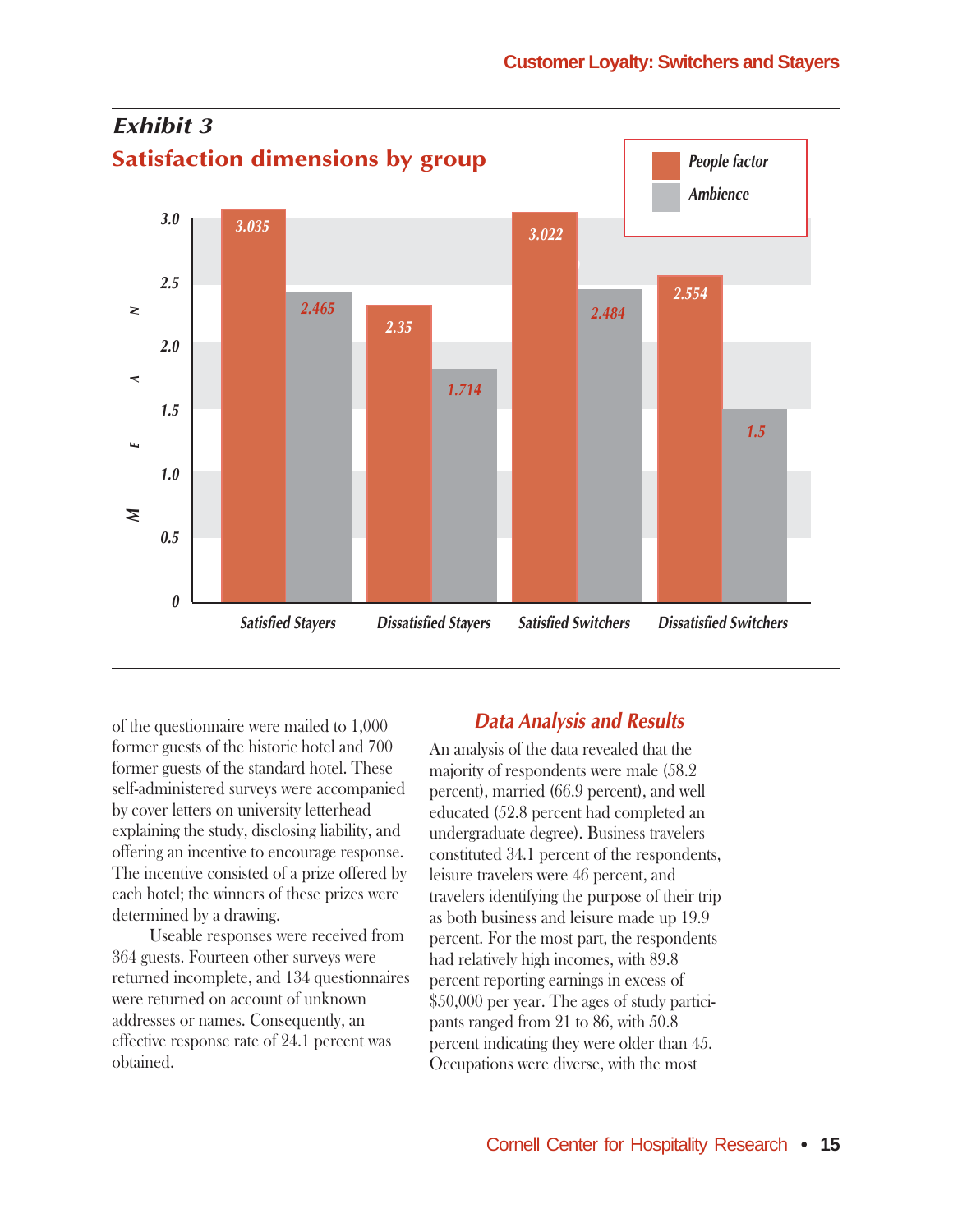

populated job titles consisting of executive (14.3 percent) and marketer (11.4 percent).

The respondents were divided into four categories based on their answers to two questions. One question was whether they routinely stay at the same hotel, and the other asked for their overall level of satisfaction with that hotel. As shown in Exhibit 1 (page 13), the yes-or-no responses to these two questions identified the respondents as part of one of the four groups we discussed earlier: satisfied stayers ( $n = 204$ ), dissatisfied stayers ( $n=8$ ), satisfied switchers ( $n=138$ ), or

dissatisfied switchers  $(n = 14)$ . Although the two dissatisfied groups are small, we felt it important to retain them in the analysis, because they represent two interesting groups that have been little studied. Because the two dissatisfied groups are so small, the findings of this report regarding these two segments should be considered tentative.

## **Testing Hypotheses**

After testing  $\mathrm{H_{1}}$  with a simple t-test, we tested hypotheses  $\mathrm{H}_{_2}$  through  $\mathrm{H}_{_7}$  via ANOVA with post-hoc comparisons using the Scheffe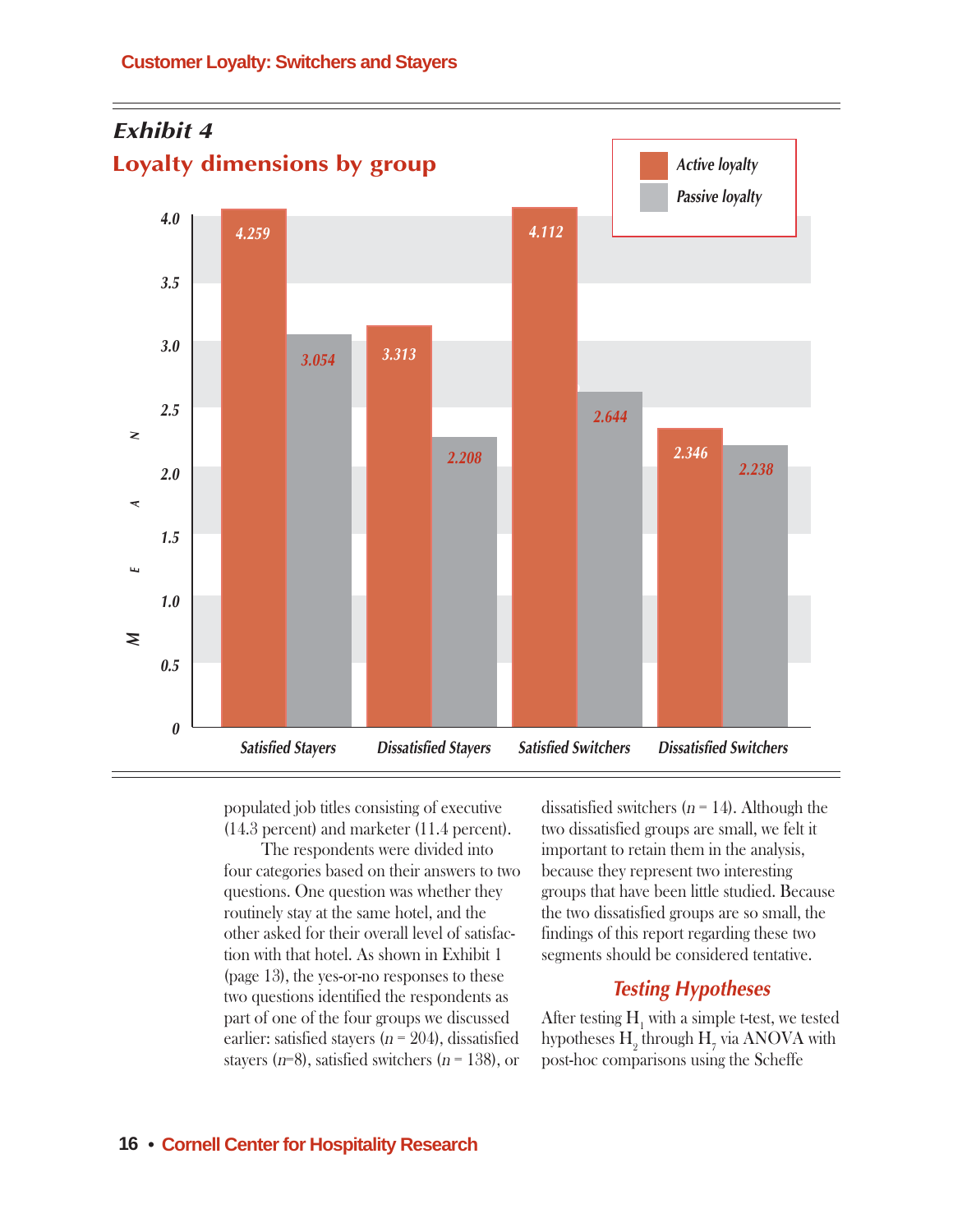

method.Regarding whether satisfied stayers are most satisfied with interpersonal aspects of service  $(H_1)$ , the t-test results supported this hypothesis (see Exhibit 2, previous page). Satisfied stayers did, in fact, report greater satisfaction with the people factor than with the ambience of the hotel.

 $H<sub>2</sub>$ , which predicted that satisfied stayers would be more satisfied with various service dimensions, was only partially supported (see Exhibit 3, previous page). While satisfied stayers reported significantly greater satisfaction on both the people and

ambience dimensions than did dissatisfied stayers and dissatisfied switchers, as hypothesized, there were no significant differences on reported satisfaction levels between satisfied stayers and satisfied switchers.

 $H<sub>3</sub>$ , regarding whether satisfied stayers had the greatest loyalty, was largely supported (see Exhibit 4). In this case, satisfied stayers differed significantly from dissatisfied stayers and dissatisfied switchers regarding active loyalty, but they did not differ significantly from the other satisfied group, the satisfied switchers, on active loyalty. Satisfied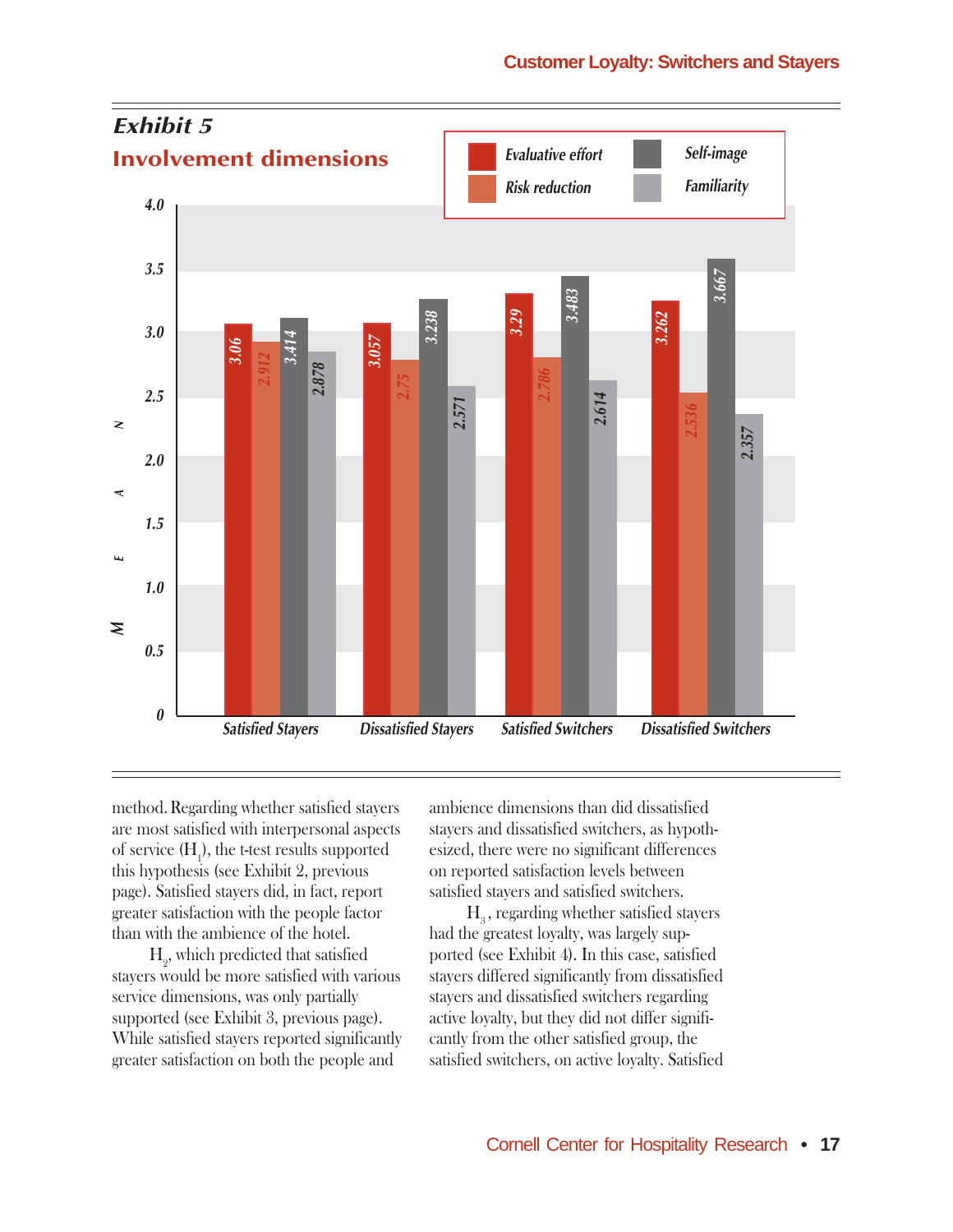

stayers reported significantly more passive loyalty than did the other three groups. The loyalty picture for the other groups was mixed. Partial support was found for  $\mathrm{H}_4^{}$ regarding the loyalty of dissatisfied stayers. Contrary to the hypothesis, dissatisfied stayers were significantly different from dissatisfied switchers in terms of active loyalty, albeit not passive loyalty (in keeping with the hypothesis). The same result occurred with  $\mathrm{H}_{_{\mathrm{5}}},$  which dealt with satisfied

switchers' loyalty levels. Contrary to the hypothesis, the active-loyalty levels of satisfied switchers were different from those of dissatisfied switchers, but that was not true of passive loyalty.

We found no differences among any of the four guest segments on the four dimensions of involvement (that is, purchase involvement or ego involvement—see Exhibit 5, previous page). Thus,  $H_6$ , which proposed higher levels of involvement for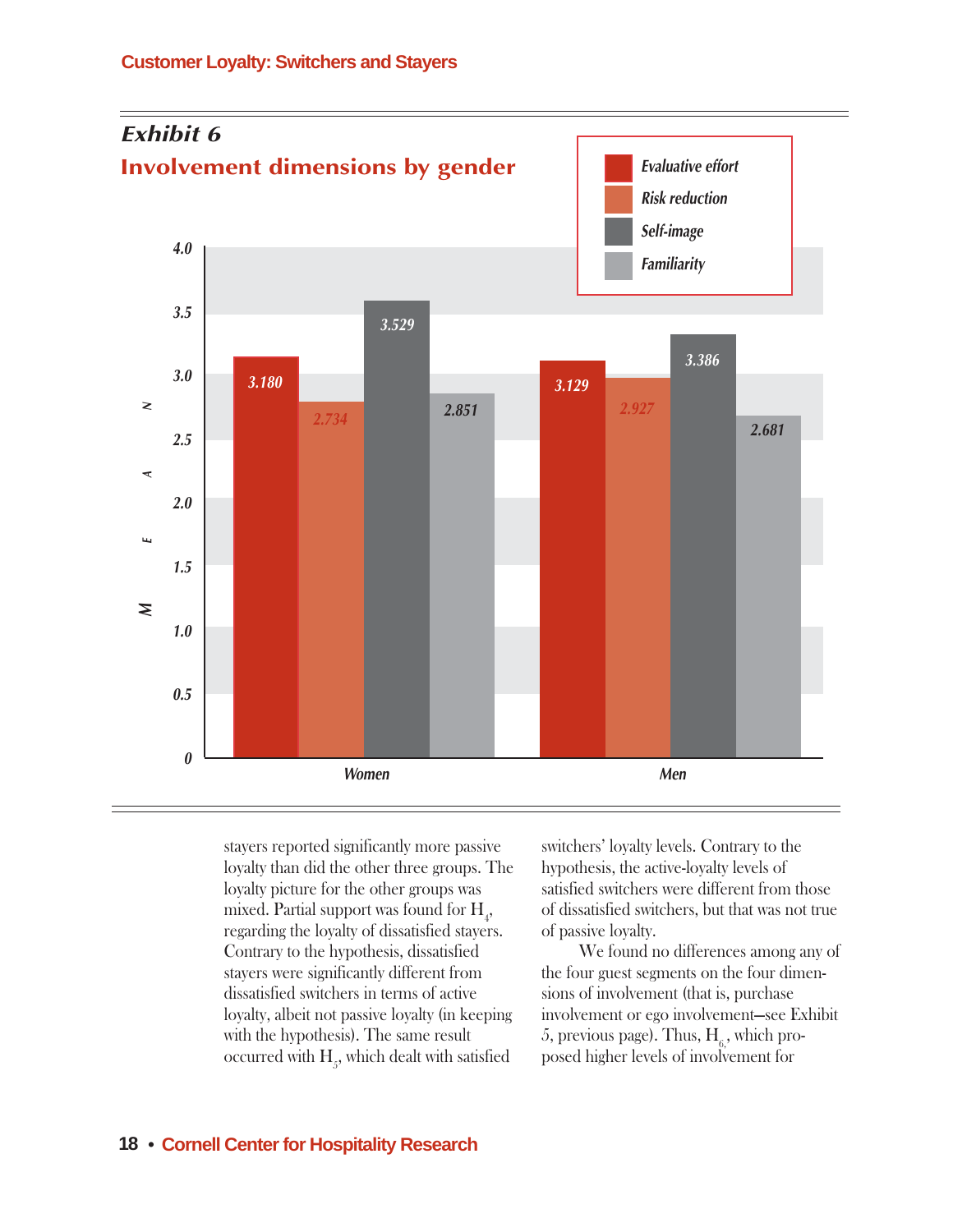

switchers and dissatisfied people, and  $H_{7}$ , which posited that satisfied switchers would have low levels of ego involvement, were unsupported. For the most part, there were no differences among the groups.

## **Hypothesis Testing for Demographic Factors**

ANOVA and chi-square tests were used to test the remaining hypotheses  $(H_s-H_{19}),$ which proposed differences in involvement, satisfaction, and loyalty based on demographic differences. We found marginal differences ( $p \le 10$ ) between men's and women's involvement with the service purchase on three of the four dimensions, which partially supported  $H_8$  (Exhibit 6). Interestingly, women scored significantly

higher on the self-image and familiarity dimensions, while men scored significantly higher on the need to reduce risk in the purchase decision. As shown in Exhibit 7, the proposition that women would be more satisfied with the interpersonal aspects of service  $(H_{\alpha})$  was not supported, as there were no differences between men and women regarding their satisfaction with the people factor of the hotel. The results of the test for  $H_{9b}$  went in opposite direction of the hypothesis. Women, rather than men, expressed significantly greater satisfaction with the ambience of the hotel, contrary to the hypothesis. The remaining two hypotheses, that women would be more loyal  $(H_1)$ or would be more likely to be satisfied stayers  $(H_{11})$  found no support from these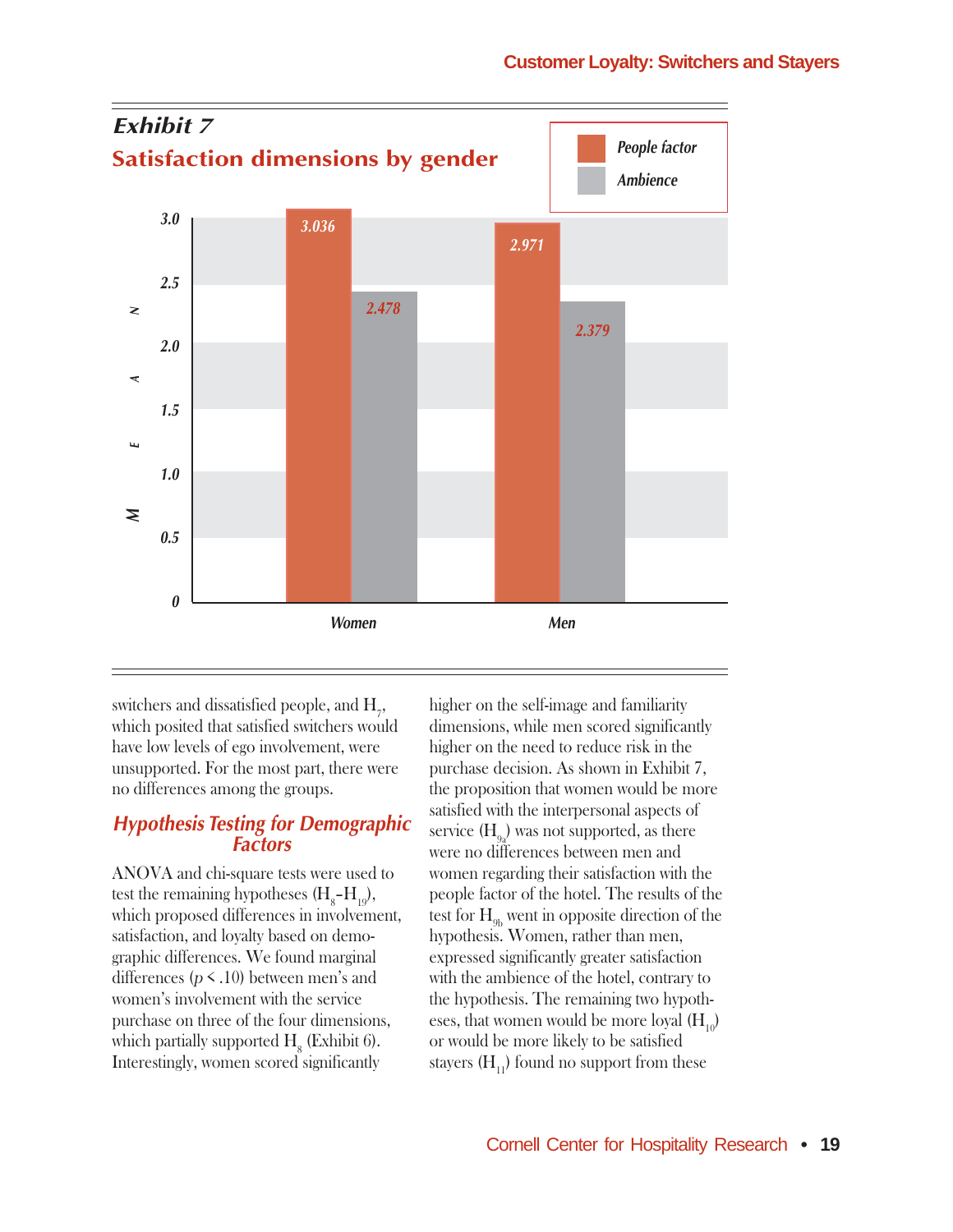





**20** • **Cornell Center for Hospitality Research**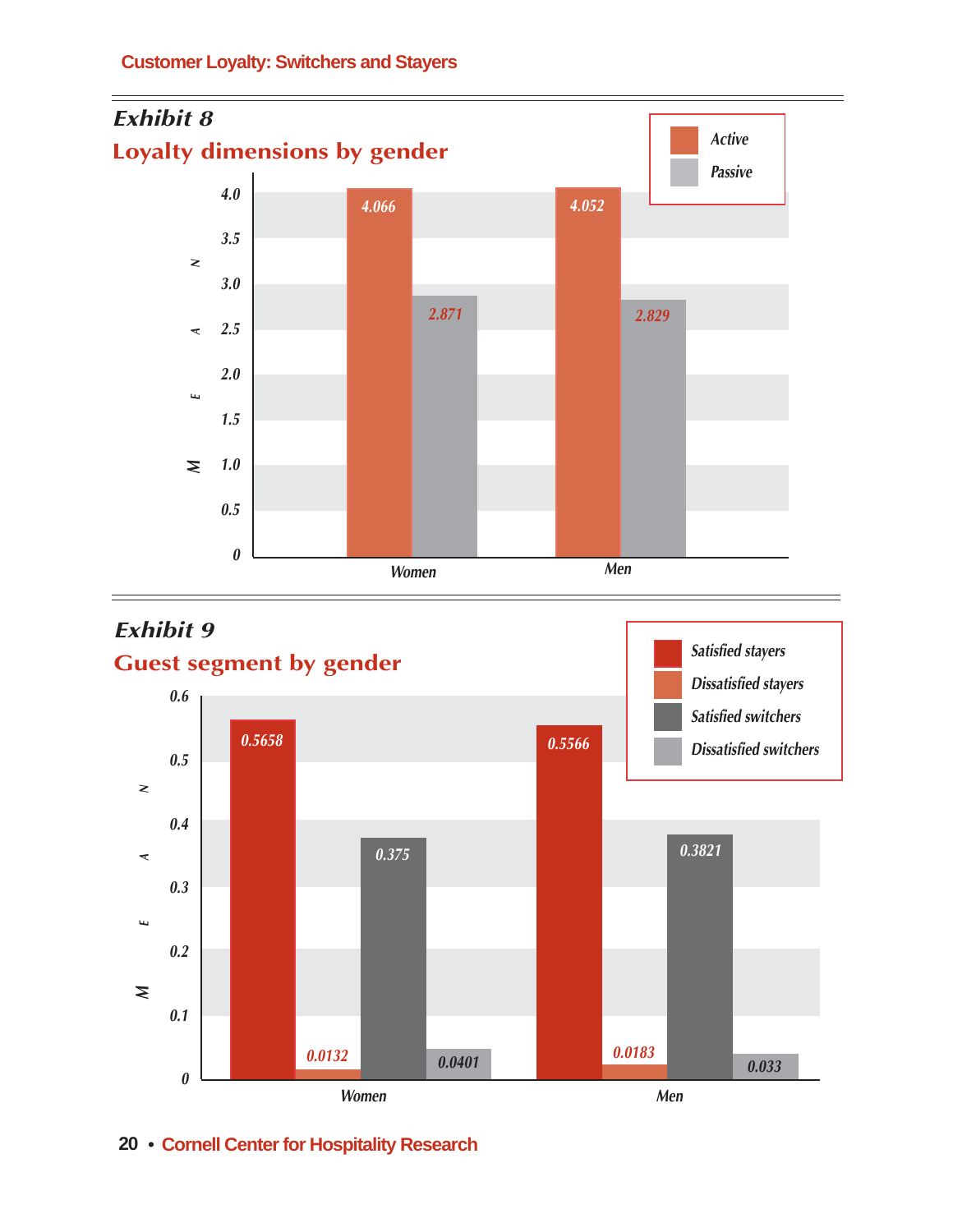

data (Exhibits 8 and 9). There were no significant differences in loyalty between men and women, nor were women found to have a predilection to be satisfied stayers more often than men.

**Age.**  $H_{12}$  was partially supported in that respondents older than 55 were significantly more likely to be passively loyal to the hotel (Éxhibit 10), and to be involved in the purchase decision because of familiarity and self-image needs. No other age-related differences were found for any other construct of interest in this study (Exhibits 11 and 12, next page). In keeping with  $H_{13}$ , older respondents were more likely to be satisfied stayers than were younger respondents, who were more likely to be satisfied switchers (Exhibit 13, next page).

In general, education level was not an indicator of satisfaction or loyalty (meaning that  $H_{14a}$  and  $H_{14b}$  were unsupported), and guests with high education did not differ from guests with low education in terms of satisfaction and loyalty. In keeping with  $H_{14c}$ , however, guests with high education did report significantly lower levels of involvement on the self-image and familiarity dimensions than guests with low education (Exhibit 14, next page). Contrary to  $H_{15}$ , our data indicate that education is not a significant determinant of membership in the four groups that we studied (Exhibit 15, page 24). In particular, those with a high education were not more prevalent in the dissatisfiedswitcher group.

**(Text continues on page 24)**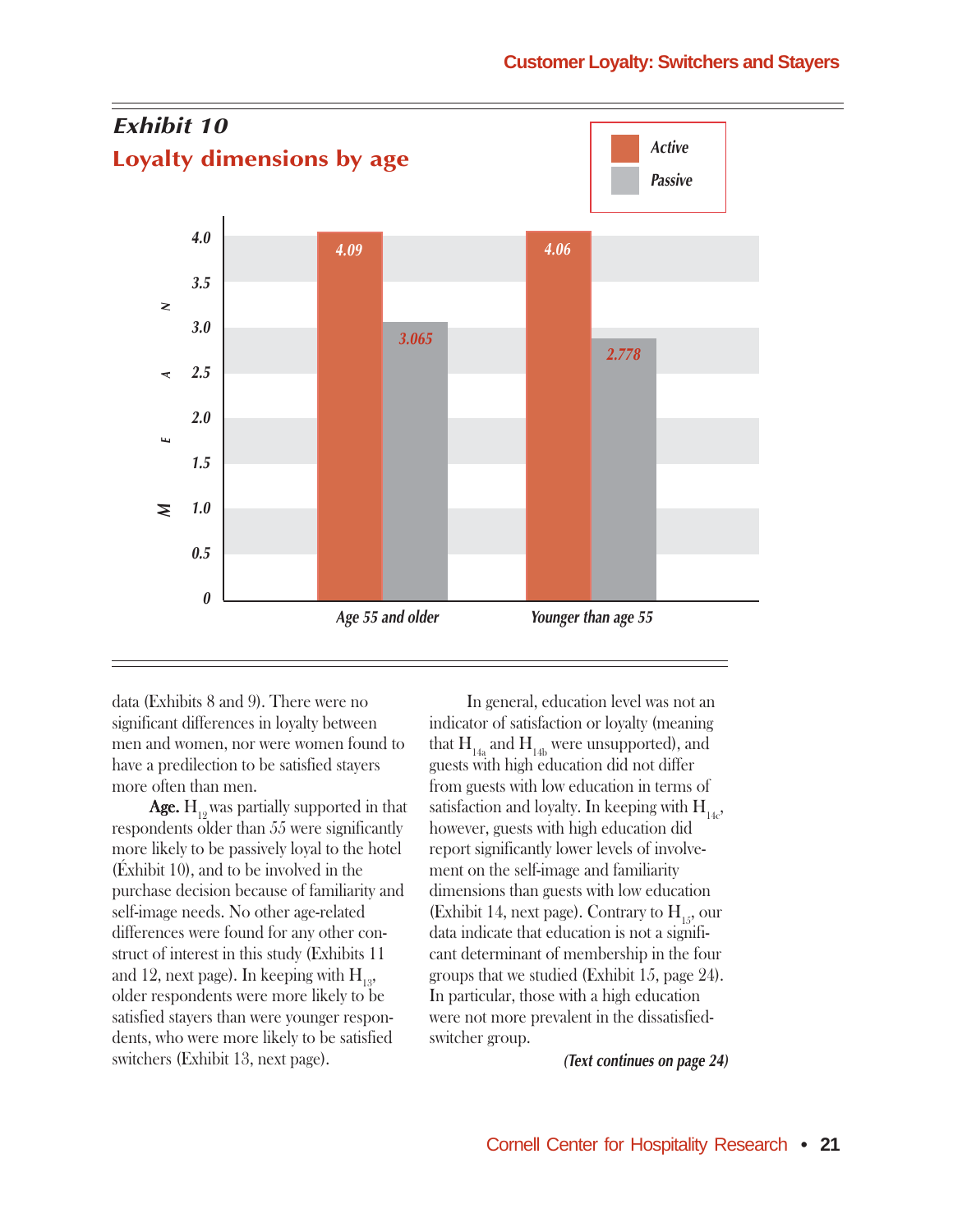



**22** • **Cornell Center for Hospitality Research**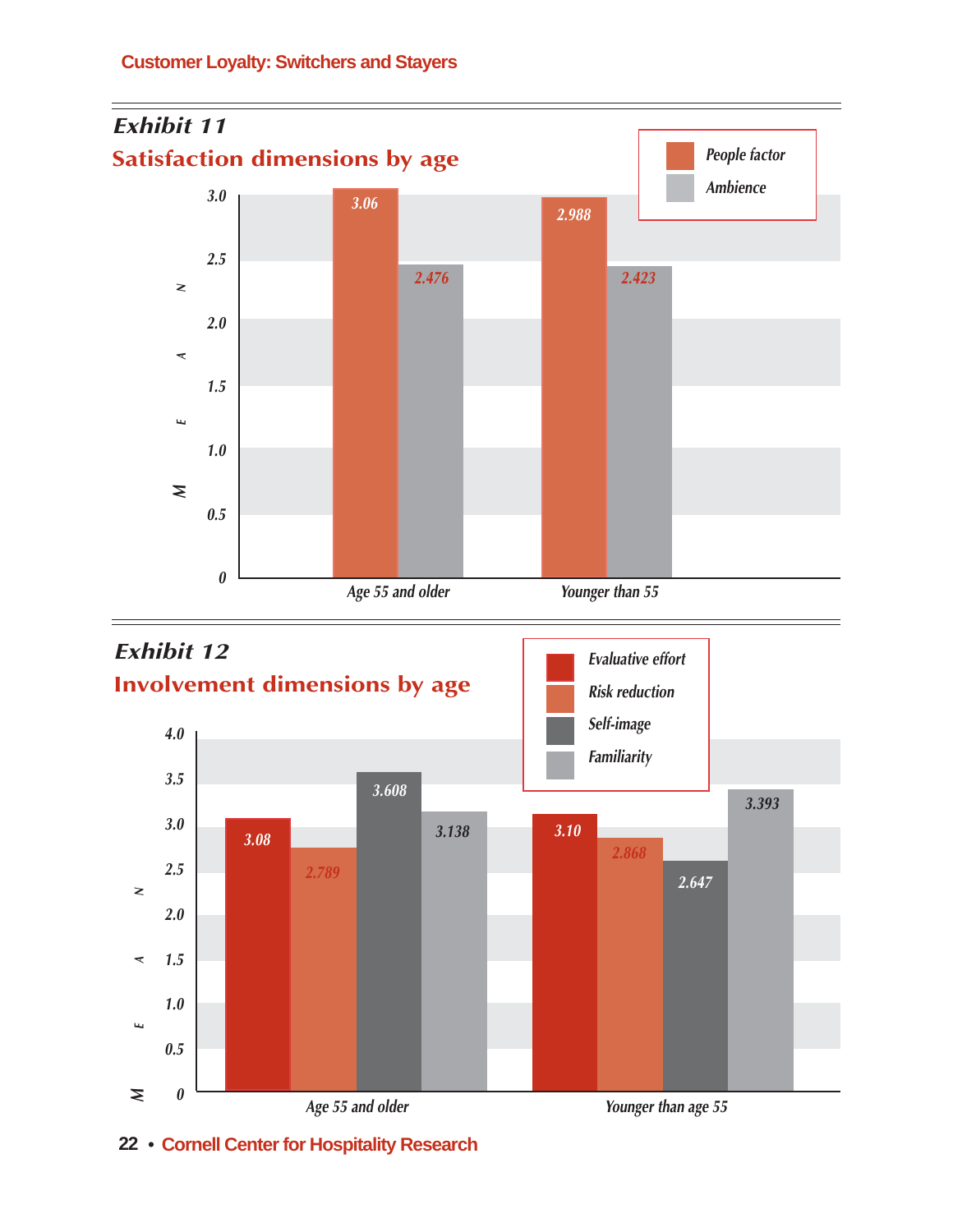



Cornell Center for Hospitality Research **• 23**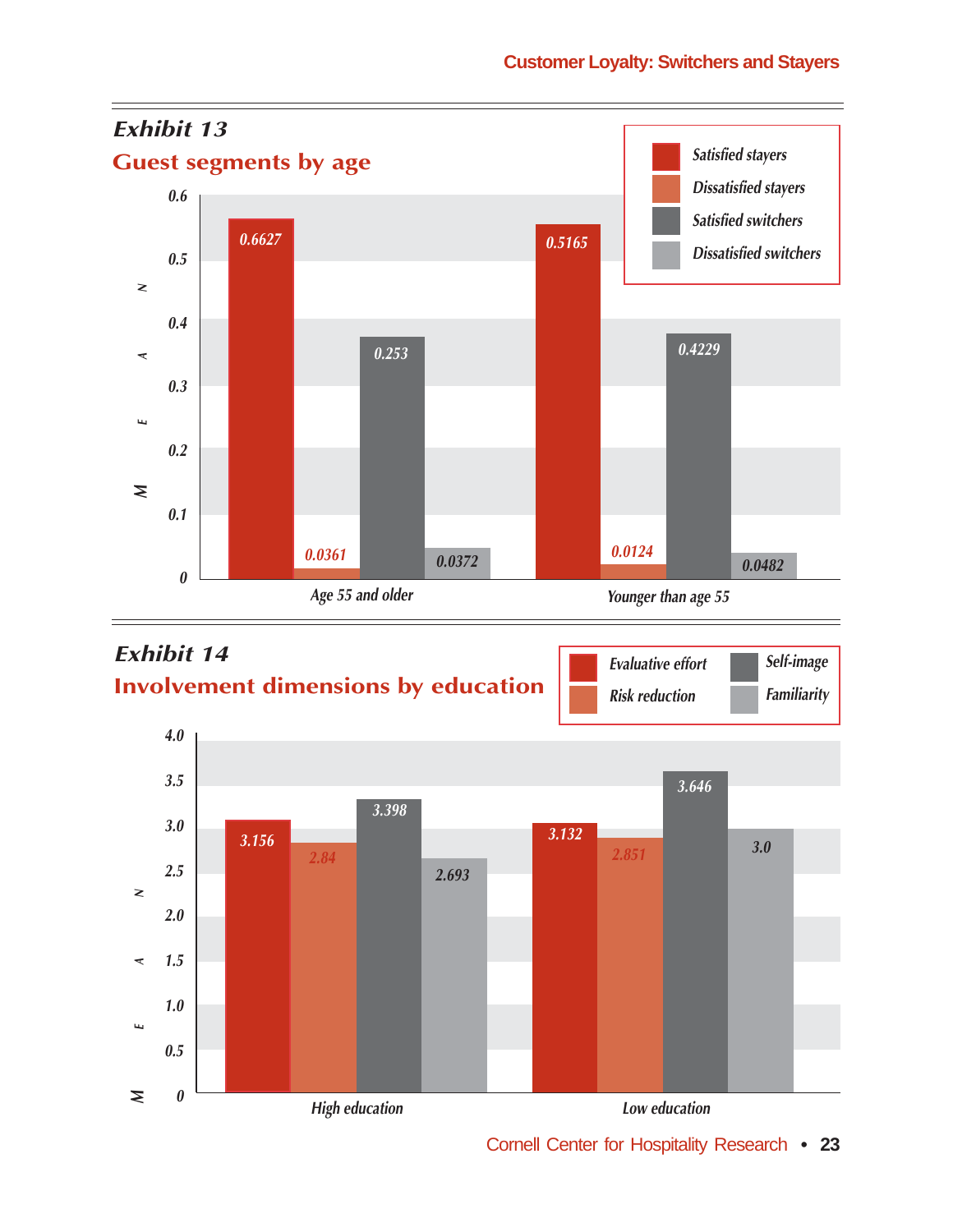

Purpose of travel. The data on business travelers' satisfaction, loyalty, and involvement partially supported  $H_{16}$ . Business travelers were less satisfied with hotel ambience (Exhibit 16) and less actively loyal than were leisure travelers or those combining both business and pleasure (Exhibit 17). (Business travelers also reported significantly less involvement on the familiarity dimension than did leisure travelers or those combining business and pleasure.) Furthermore, business travelers were involved in marginally less evaluative effort  $(p = .076)$ than were travelers combining business and leisure travel. As shown in Exhibit 18 (next page), we found some support for the proposition that business travelers are more likely to be dissatisfied switchers  $(H_{17})$ . This hypothesis was partially supported in the sense that business travelers were more likely

than were leisure travelers to be dissatisfied switchers (but not significantly different from those combining business and leisure travel). Interestingly, those traveling for business and leisure combined were more likely to be satisfied switchers than were those traveling on solely on business.

The legendary fickle tendencies of those with high incomes  $(H_{18a} \text{ and } H_{18b})$  were not supported by these data, as differences in income did not affect satisfaction or loyalty.  $H_{18c}$  was partially supported because guests with higher incomes reported significantly lower scores on the need to reduce risk than did consumers with lower incomes (Exhibit 19, next page). With regard to the four satisfaction and loyalty groups,  $H_{19}$  was not supported. The data showed that income was not a determinant of a particular guest segment.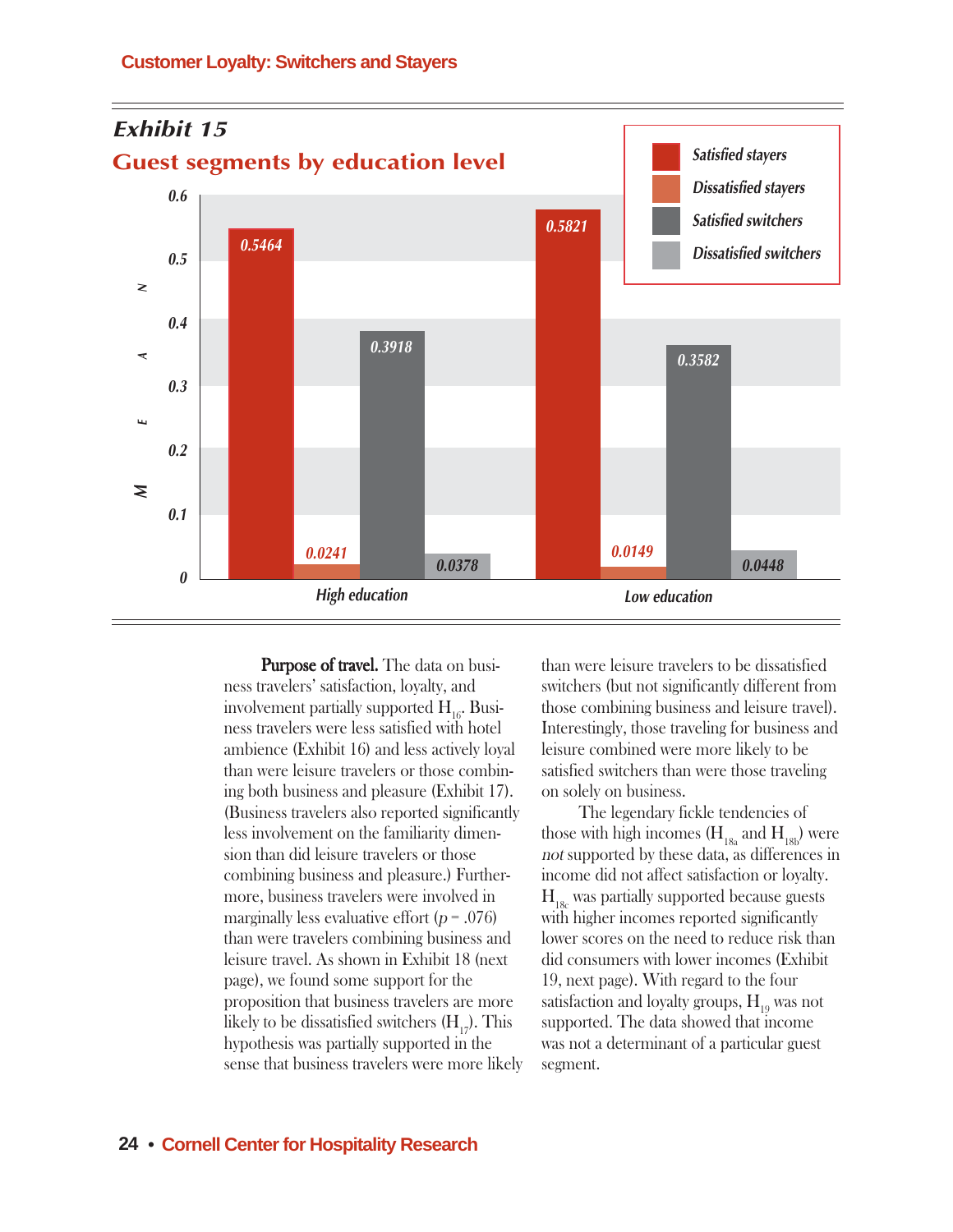

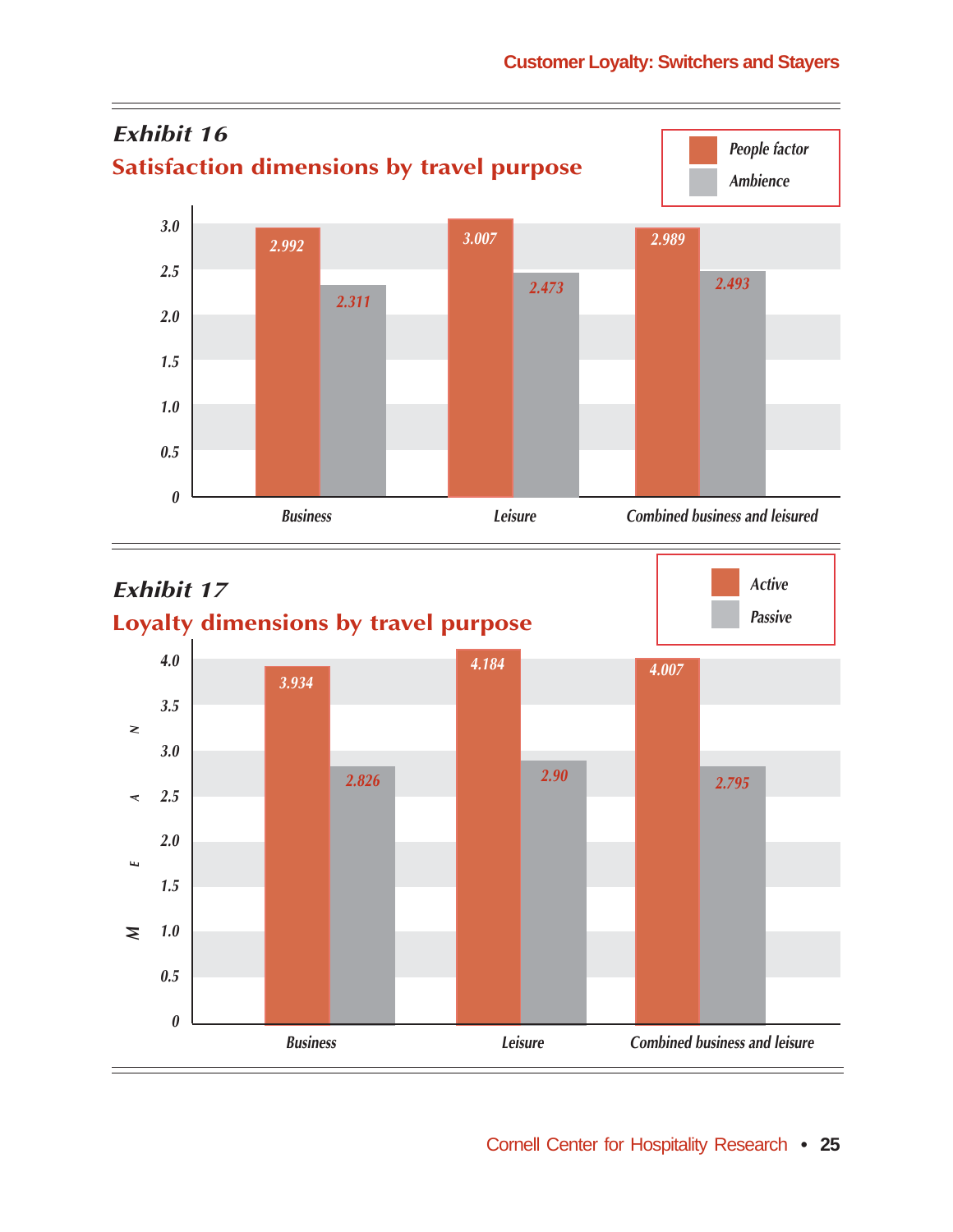

## **Discussion and Implications**

Hotel companies are investing millions of dollars each year on their loyalty programs, but questions remain about the effectiveness of these costly programs. The purpose of this study was to gain greater insight into guests' actions by examining attitudinal and behavioral differences of hotel guests in terms of switching behavior.

In terms of overall satisfaction, satisfied stayers and satisfied switchers expressed almost identical high levels of satisfaction, while dissatisfied stayers and dissatisfied switchers reported similar low levels of satisfaction. This finding reveals that there are at least four distinct, critical guest segments that lodging managers must recognize and address, as each group's attitude—in

terms of satisfaction, loyalty, and involvement—have resulted in diverse, and, in some cases, unexpected behavior.

Satisfied switchers emerged as an interesting and alarming phenomenon. This group comprised almost 38 percent of the respondents in our randomly selected pool of guests, so their presence appears to be a important factor. As we said, these guests report satisfaction levels almost identical to those of satisfied stayers. Furthermore, satisfied switchers also are as actively loyal as satisfied stayers are, for example, willingly providing positive word of mouth. The problem is that satisfied switchers are passively disloyal and frequently stay at competitors' hotels, rather than routinely choosing the hotel with which they have expressed high levels of satisfaction. Indeed,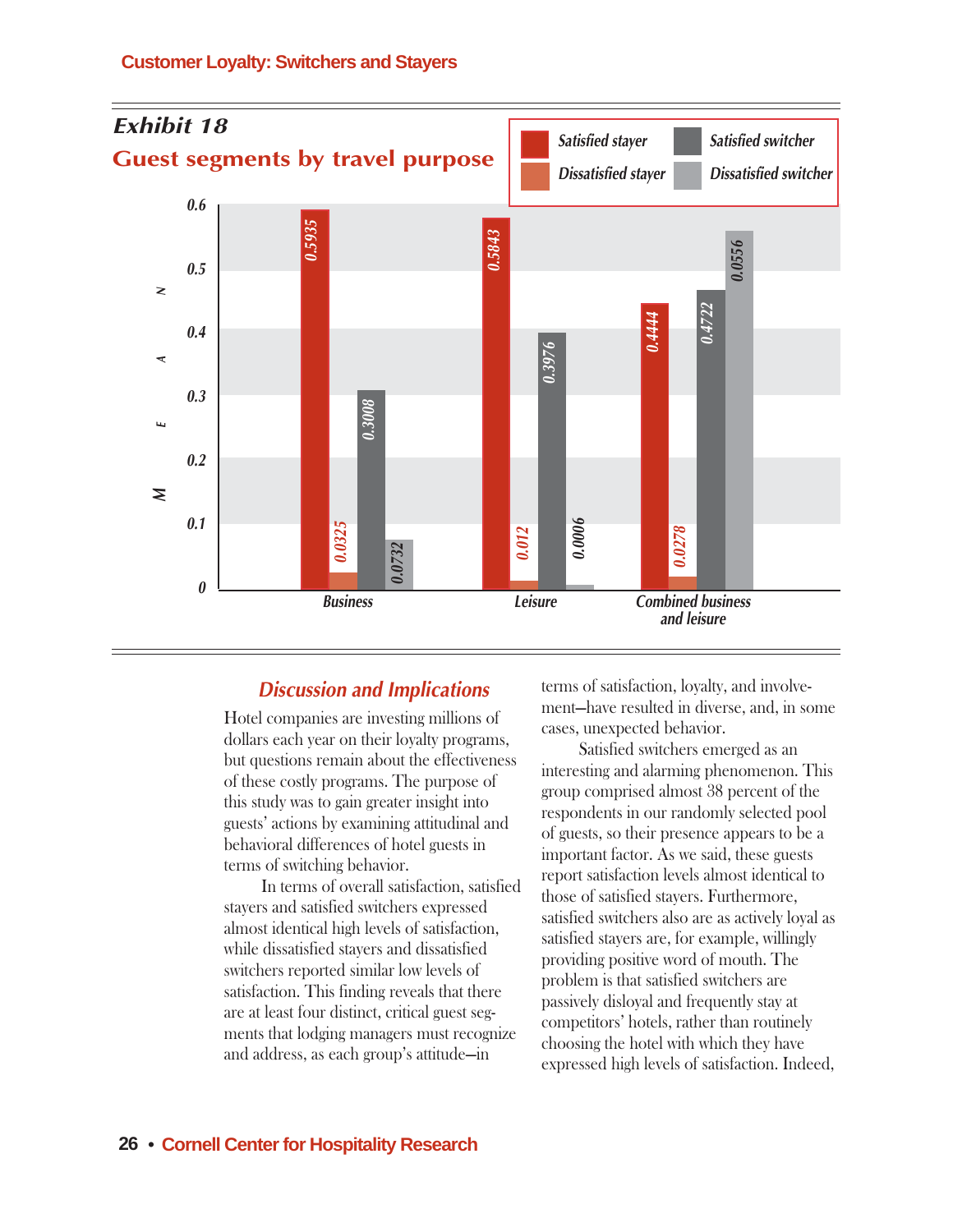

satisfied switchers are not statistically different from dissatisfied switchers on passiveloyalty behavior.

Here is the problem that surfaces in this finding. Although marketers have long adopted the gospel of guest satisfaction as being instrumental in ensuring repeat business, satisfaction does not appear to have a substantive and sweeping effect on the loyalty of all guests. For satisfied switchers in particular, satisfaction has no effect on what one might consider to be the key point of loyalty—repeated purchases. Hoteliers must determine whether these guests' switching behavior can be prevented, and whether the cost of doing so will be exceeded by the benefits. If this behavior cannot be changed, hoteliers may want to reassess the way they target loyalty campaigns.

Dissatisfied stayers were also an intriguing segment. Although passively and actively disloyal, as well as unhappy with the elements of the hotel in general, dissatisfied stayers did not differ significantly from satisfied stayers in terms of involvement. Thus, this group is unhappy with the hotel at which they stayed, but its members are currently unwilling or unable to exert the effort to identify and patronize other hotels. Using the theoretical underpinnings of this study, it can be assumed that the dissatisfied stayers' experiences with the hotel have resulted in negative disconfirmation based on the comparison levels of prior experiences. Consequently, current attitudes and behavior are inconsistent. Two possible outcomes of this behavior present themselves. First, according to the theory of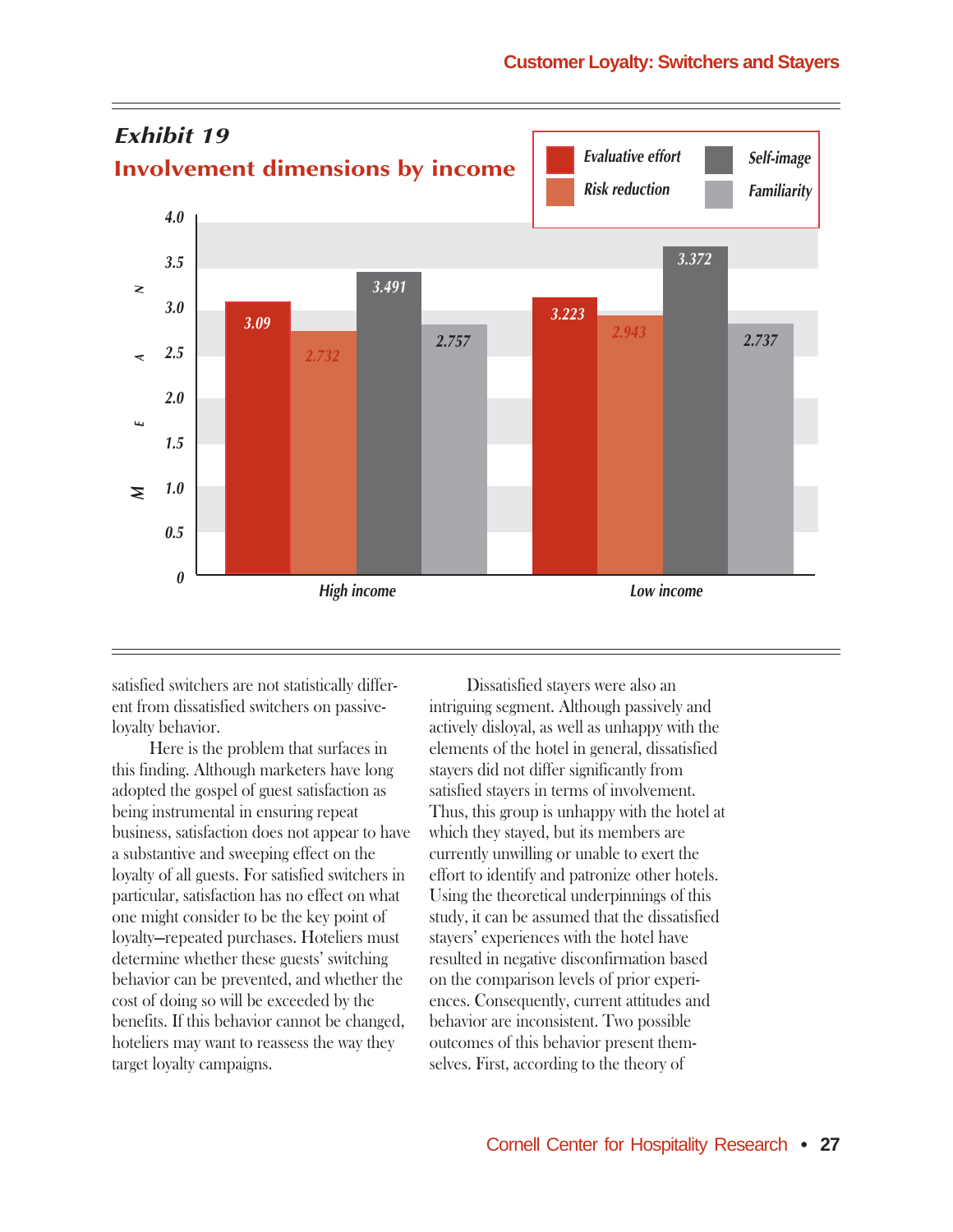reasoned action, there must be a link between attitudes and behavior.<sup>61</sup> This theory implies that dissatisfied stayers will seek consistency between attitudes and behavior and eventually switch to another property. On the other hand, dissatisfied stayers may perceive the costs of switching to another hotel to be higher than the benefits that will be obtained and will therefore remain with the original hotel even though they are dissatisfied.62 The longer they are held in this situation, though, the greater their disgruntlement may become, resulting in such undesirable actions as negative word of mouth.

Satisfied stayers and dissatisfied switchers generally behaved as hypothesized. Dissatisfied switchers reported lower levels of satisfaction and loyalty than did members

**For satisfied switchers in particular, satisfaction has no effect on what one might consider to be the key point of loyalty—repeated purchases.**

> of the other groups, although they did not have the expected higher levels of involvement. Satisfied stayers were more satisfied with the hotel's people factor than with its physical elements. This finding underscores the value of human resources in the lodging industry and substantiates prior studies that have argued for the importance of the people factor in services.63 Satisfied stayers were more loyal than the other groups, but not more or less psychologically involved in

the selection of the hotel. The loyalty of satisfied stayers can potentially be explained by this group's more limited experience with competitive offerings, which may increase perceived switching costs, and in turn, enhance the loyalty of this group.64 It is important to note, however, that neither the satisfaction levels nor loyalty levels of the satisfied stayers were extraordinarily high in this study. Indeed, satisfaction with the people factor and passive loyalty (which involves an intention to be a loyal guest) each averaged a score of only 3 out of 5. This finding should be a warning to hotel managers with similar results, since Jones and Sasser found that only respondents who reported the highest levels of satisfaction with a service were loyal over the long term.<sup>65</sup>

Examining demographic differences was enlightening. Male and female respondents gave different reasons for their involvement in the purchase decision. Women sought the hotel for self-image and familiarity needs, while men wanted to reduce their risk by purchasing a known hotel. As was the case with women, aged guests selected the hotel for familiarity and self-image needs and were more likely to be satisfied stayers. As previously noted, young respondents were likely to be satisfied switchers. Hence, the respondents in this study reported equivalent levels of satisfaction with the hotel regardless of age, but had different switching behavior. Bryant and Cha reported that age has the largest effect on consumer satisfaction, $66$  but our study indicates that age has the largest effect on guest loyalty.

The educational level of our respondents did not affect satisfaction or loyalty. These findings contradict those of Bryant

<sup>61</sup> Martin Fishbein, "Attitudes and the Prediction of Behavior," in Readings in Attitude Theory and Measurement, ed. Martin Fishbein (New York: John Wiley, 1967), pp. 477–492.

<sup>62</sup> Terence Oliva, Richard L. Oliver, and Ian MacMillan, "A Catastrophe Model for Developing Service-satisfaction Strategies," Journal of Marketing, Vol. 56, July 1992, pp. 83–95.

 $63$  Parasuraman *et al.*, pp. 41-50; pp. 12-37; and pp. 111-124.

<sup>64</sup> Dick and Basu, pp. 99–113.

<sup>&</sup>lt;sup>65</sup> Thomas Jones and Earl W. Sasser, Jr., "Why Satisfied Customers Defect," Harvard Business Review, Vol. 73, November–December 1995, pp. 88–99.

<sup>66</sup> Bryant and Cha, pp. 20–28.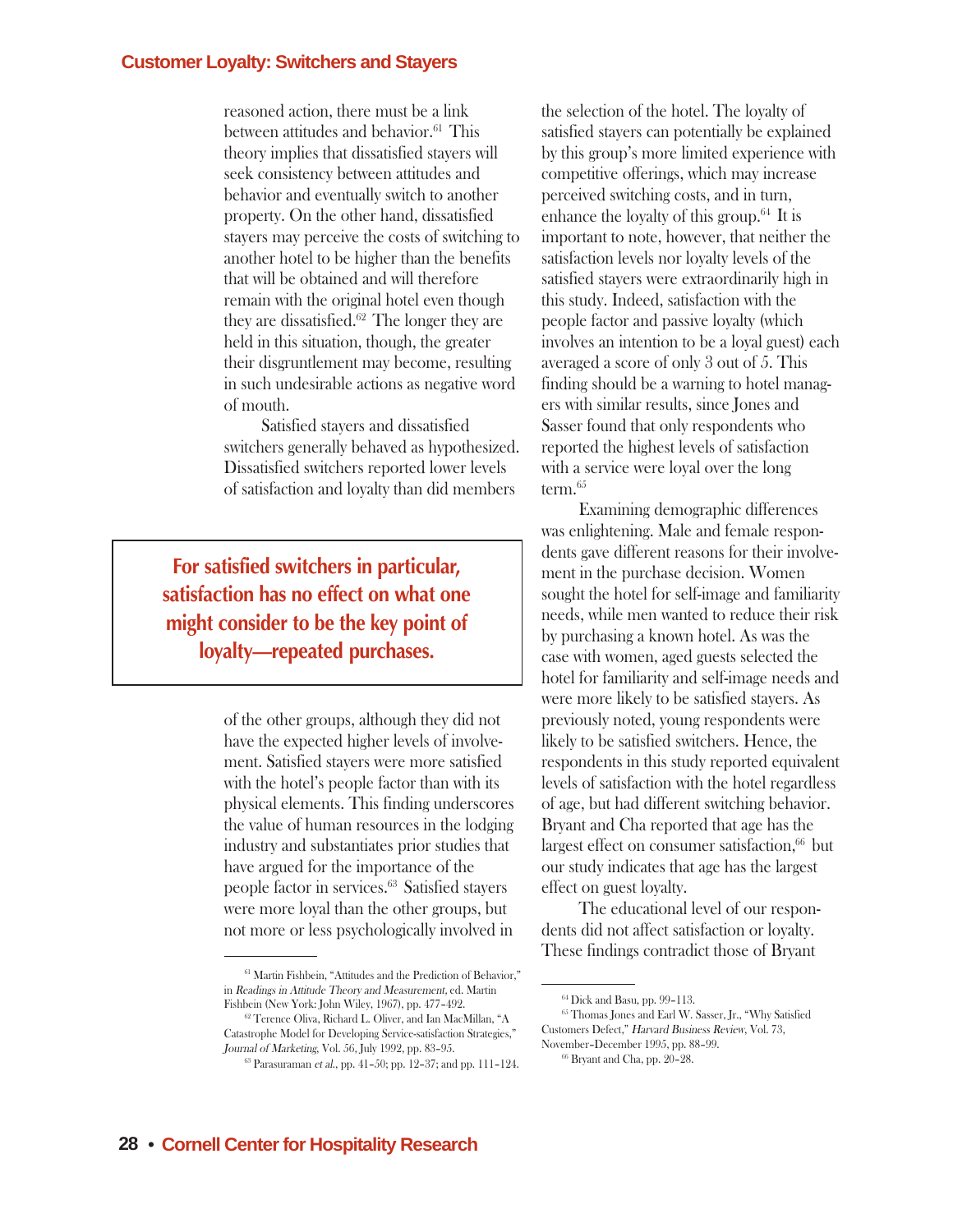and Cha,<sup>67</sup> who found education and income to be inversely related to satisfaction. Guests in our study with lower levels of education were found to be more likely to select the hotel for self-image and familiarity needs. Our results lend some support to Francken and van Raay's conclusion that educated consumers might not feel the need to rely on a hotel to meet image and recognition needs.<sup>68</sup> Finally, income, which often goes hand in hand with education, played an inverse role in involvement in the hotel purchase decision as a means of reducing purchase risk, but no other effects of income were found.

Examination of travel purpose provided interesting insights. Though business travelers are one of the most sought-after lodging segments, this study found that business travelers were the least satisfied,

<sup>67</sup> Ibid.

<sup>68</sup> Ibid.

least loyal, and least involved of the guest segments. Additionally, travelers on combined business and leisure trips were found to be the most difficult to predict, as they were most likely to be switchers whether satisfied or dissatisfied. Thus, it might behoove those in the lodging industry to reconsider extensive efforts to attract those guests who, on average, are going to be extremely difficult to please and the least likely to return.

Overall, this study sheds additional light on the guest segments that likely exist for every lodging establishment. Hotel managers can now use this information to better define those groups in which they want to develop strategic investments and from which they are most likely to obtain the greatest long-term value. Further, these findings suggest that hotel companies should reexamine the target markets for their customer retention programs to derive greater impact on customer loyalty, and subsequently profitability.  $\blacksquare$ 

## **About the Authors**



**Iselin Skogland is a senior at the Cornell University School of Hotel Administration.**

**Judy Siguaw, D.B.A., is J. Thomas Clark Professor of Entrepreneurship and Personal Enterprise at the Cornell**

**University School of Hotel Administration. Co-author of the CHR's Best Practices study, her other research interests include sales and channel management.**

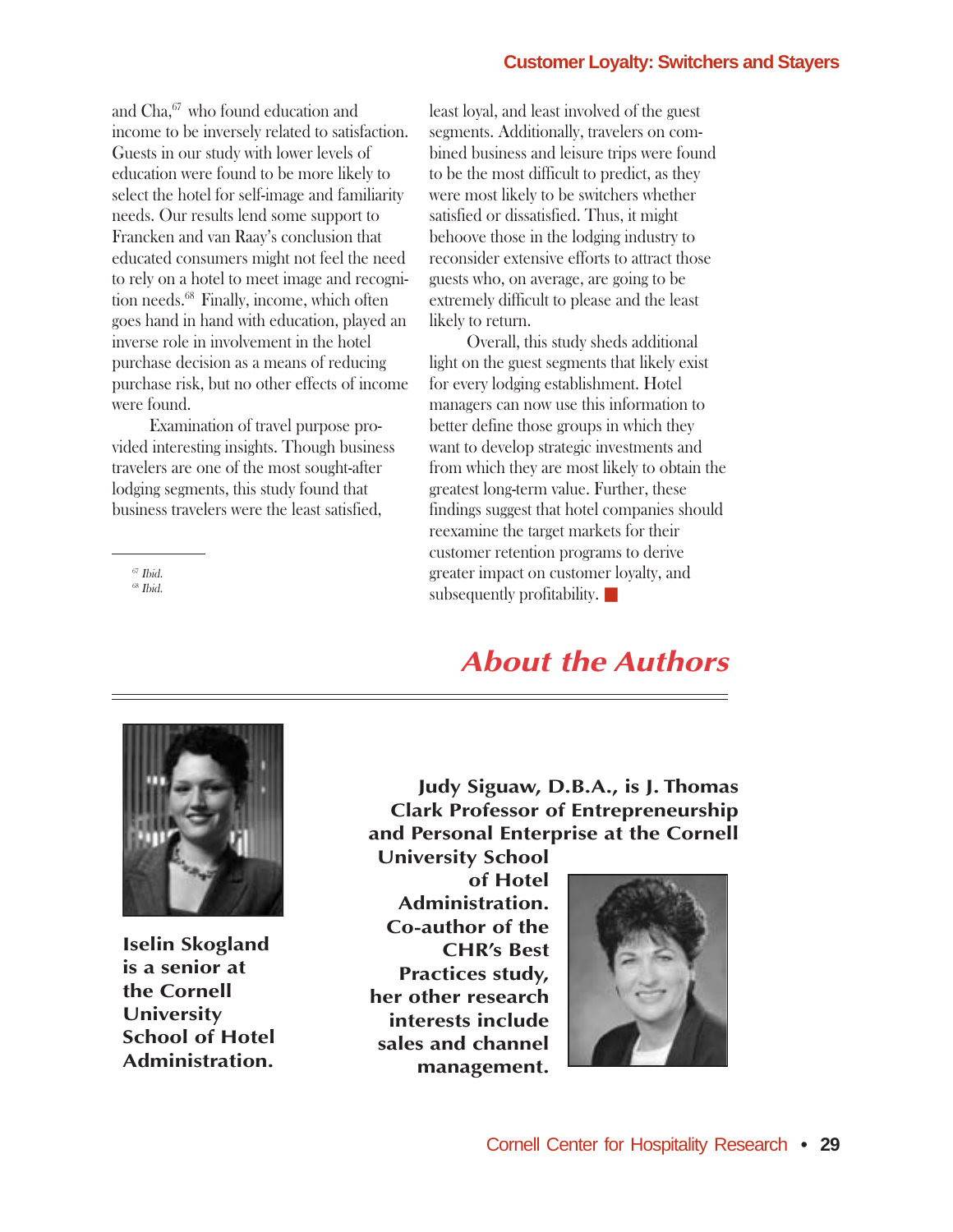| H1: Satisfied stayers will report greater satisfaction with interpersonal<br>aspects of the service than with other dimensions of satisfaction.                                                                 | Supported                                            |  |
|-----------------------------------------------------------------------------------------------------------------------------------------------------------------------------------------------------------------|------------------------------------------------------|--|
| H2: Satisfied stayers will report greater satisfaction with the various<br>dimensions of the service than the other three groups of<br>customers.                                                               | Partly supported                                     |  |
| H3: Satisfied stayers will report greater loyalty to the service than will<br>the other three groups of customers.                                                                                              | Largely supported                                    |  |
| H4: Dissatisfied stayers will report loyalty levels not statistically<br>different from dissatisfied switchers.                                                                                                 | Partly supported                                     |  |
| H5: Satisfied switchers will report loyalty levels not statistically different<br>from dissatisfied switchers.                                                                                                  | Partly supported                                     |  |
| H6: Dissatisfied stayers, dissatisfied switchers, and satisfied switchers<br>will exhibit higher levels of purchase involvement (evaluative effort<br>and need for risk reduction) than will satisfied stayers. | Not supported                                        |  |
| H7: Compared with satisfied stayers, dissatisfied stayers, dissatisfied<br>switchers, and satisfied switchers will exhibit lower levels of ego<br>involvement (need for familiarity and self-image).            | Not supported                                        |  |
| H8: Women will be more involved with the purchase of a hotel room<br>than are men.                                                                                                                              | Not supported                                        |  |
| H9: Women will be (a) more satisfied than men with the people factor<br>of the hotel service, but (b) less satisfied with the ambience of the<br>hotel.                                                         | Not supported                                        |  |
| H10: Women will exhibit higher customer loyalty than men.                                                                                                                                                       | Not supported                                        |  |
| H11: Women are more likely to be satisfied stayers than men.                                                                                                                                                    | Not supported                                        |  |
| H12: People over 55 are more likely to exhibit higher levels of (a)<br>satisfaction, (b) loyalty, and (c) involvement (than those under 55).                                                                    | Partially supported                                  |  |
| H13: People over 55 are more likely to be satisfied stayers (than<br>those under 55).                                                                                                                           | Not supported                                        |  |
| H14: Consumers with higher education are more likely to exhibit<br>lower levels of (a) satisfaction, (b) loyalty, and (c) involvement than<br>consumers with lower levels of education.                         | (a) and (b) not supported<br>(c) supported           |  |
| H15: Consumers with higher education are more likely to be<br>dissatisfied switchers than those consumers with lower levels of<br>formal education.                                                             | Not supported                                        |  |
| H16: Business travelers are more likely to exhibit lower levels of (a)<br>satisfaction, (b) loyalty, and (c) involvement than either leisure<br>travelers or those who combine business and leisure travel.     | Partially supported                                  |  |
| H17: Business travelers are more likely to be dissatisfied switchers<br>than either leisure travelers or those who combine business and<br>leisure travel.                                                      | Partially supported                                  |  |
| H18: Consumers with high incomes are more likely to exhibit lower<br>levels of (a) satisfaction, (b) loyalty, and (c) involvement than<br>consumers with low levels of income.                                  | (a) and (b) not supported<br>(c) partially supported |  |
| H19: Consumers with high incomes are more likely to be dissatisfied<br>switchers than consumers with low levels of income.                                                                                      | Not supported                                        |  |

## **Summary of Hypotheses and Findings**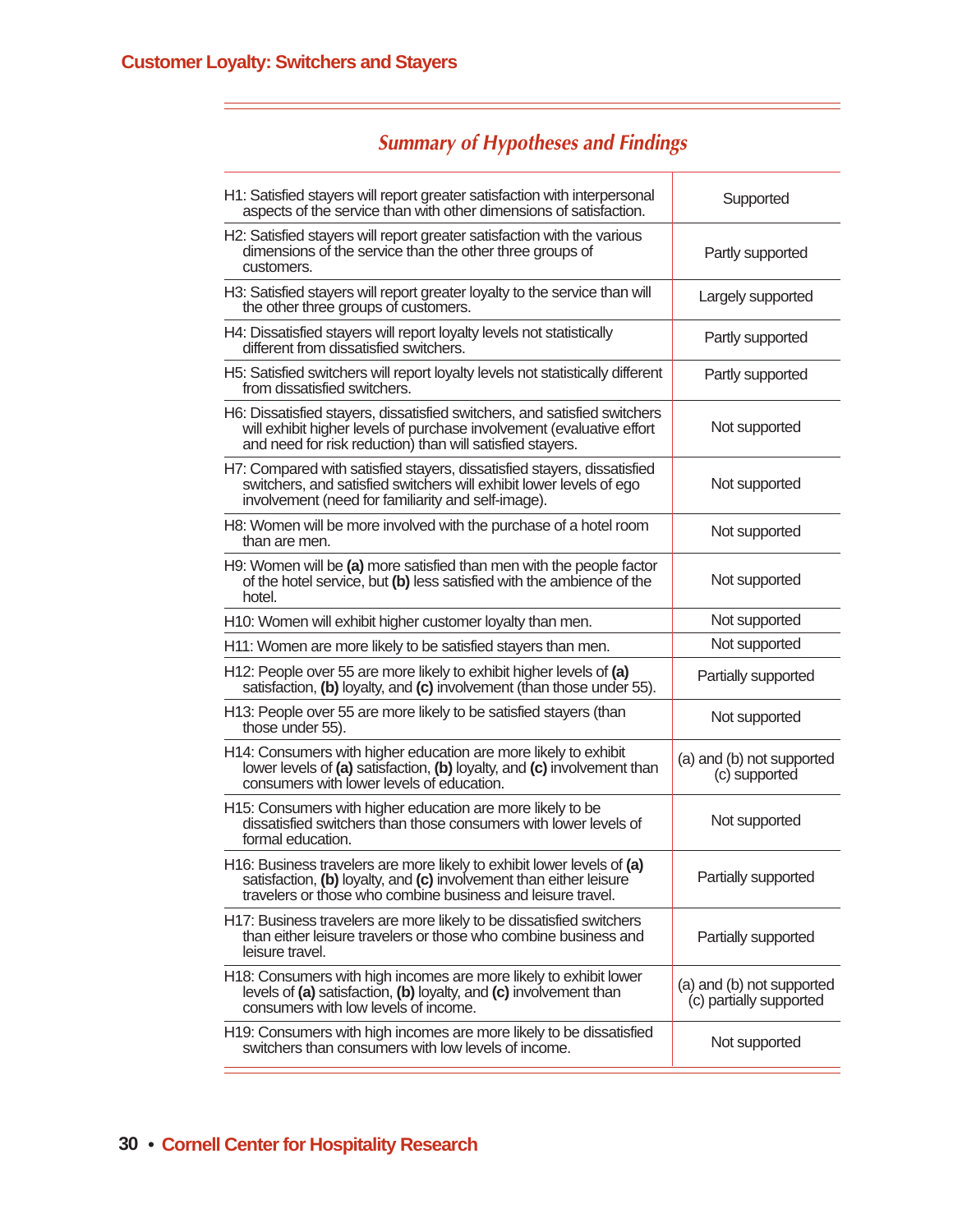## **Appendix**

**Scale items**

Overall Satisfaction

X1. Overall, how satisfied are you with the hotel?

#### **Satisfaction**

This section pertains to how satisfied/dissatisfied you are with the various aspects of the hotel.

X2. The friendliness of the hotel employees

X3. How well the staff and managers know me

X4. How well the hotel listens to my needs

X5. The convenience and service of the reservation system\*

X6. The timeliness of the hotel staff in dealing with me as a guest in busy times\*

X7. The room rate

X8. The price of other services (i.e. room-service, dry-cleaning)

X9. The location of the hotel to other businesses or attractions

X10. How easily accessible the hotel is from airports and major highways

X11. The ambience in the hotel (interior design and decor)\*

X12. The amenities offered in the guest room

X13. The amenities offered in other parts of the hotel

X14. The quality of service offered by the hotel

#### **Loyalty**

Please indicate how strongly you agree or disagree with each of the statements presented below. X15. I consider myself to be a loyal guest of the hotel.\*\*

X16. If the hotel were to raise the price of my stay, I would still continue to be a guest of the hotel.

X17. If a competing hotel were to offer a better rate or discount on their services I would switch. (R)

X18. In the near future, I intend to use this hotel more often.<sup>\*</sup>

X19. As long as I travel to this area, I do not foresee myself switching to a different hotel.

X20. I would highly recommend the hotel to my friends and family.

X21. I am likely to make negative comments about the hotel to my friends and family. (R)

#### **Involvement**

Please indicate how strongly you agree or disagree with each of the statements presented below.

- X22. The relationship that I share with the [hotel name] is something that is very important to me.\* X23. The relationship that I share with the [hotel name] is something that deserves my maximum
- effort to maintain.\*\*
- X24. I am very cautious in trying new/different products.\*\*
- X25. I would rather stick with a brand that I know than try something that I am not very sure of.<sup>\*\*</sup>
- X26. I enjoy taking chances in buying unfamiliar brands just to get some variety in my purchases.\*\* (R)
- X27. I constantly compare the prices and rates offered by various hotels in the area.
- X28. The brand image of the hotel played a major role in my decision to become a guest at the hotel.
- X29. I called various other hotels in the area before I decided to stay at this hotel.
- X30. I compared the prices and rates of several hotels in this area before I selected this hotel.
- X31. The frequent guest program influences my choice in hotels.\*
- X32. Choosing a hotel is an important decision for me.\*\*
- X33. All hotels are alike in the type and quality of services they offer.\*\* (R)
- X34. The hotel I stay at says a lot about who I am.

X35. It is important for me to choose a hotel that "feels" right.

- X36. After deciding on the [hotel name], I have compared this hotel with other hotels in the area.
- X37. After deciding on the [hotel name], I have weighed the pros and cons of my choice.

X38. A bad choice in selecting a hotel could bring you grief.\*

\*Item added to scale

\*\*Item originally appeared on Ganesh, Arnold, and Reynolds questionnaire, but was not used in their study. See: Jaishankar Ganesh, Mark J. Arnold, and Kristy E. Reynolds, "Understanding the Customer Base of Service Providers: An Examination of the Differences Between Switchers and Stayers," Journal of Marketing, Vol. 64, July 2000, pp. 65–87.

(R) Item reverse scored